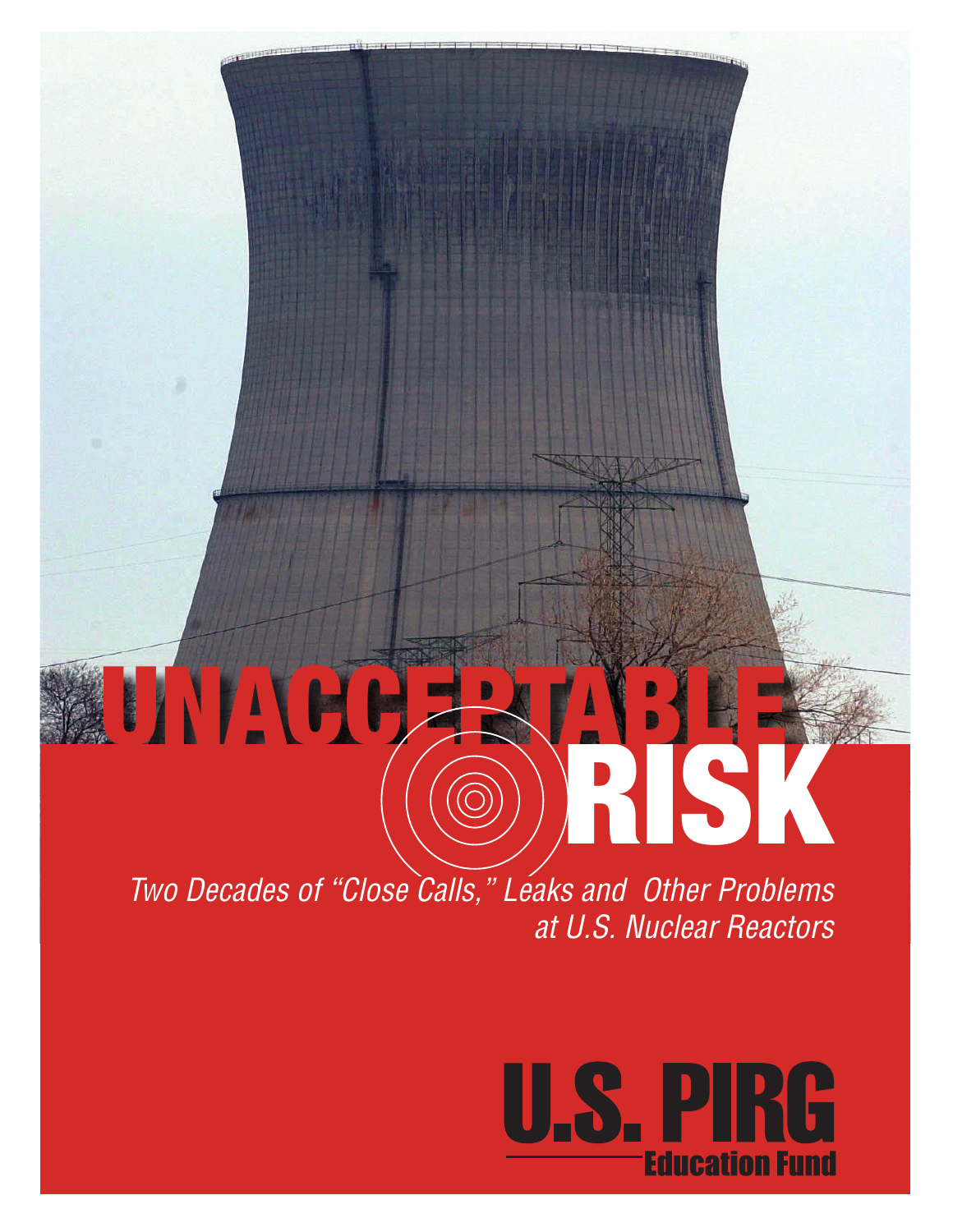# **Unacceptable Risk**

Two Decades of "Close Calls," Leaks and Other Problems at U.S. Nuclear Reactors

Rob Kerth, Tony Dutzik and Travis Madsen, Frontier Group Johanna Neumann, U.S. PIRG Education Fund

# **U.S. PIRG Education Fund**

March 2011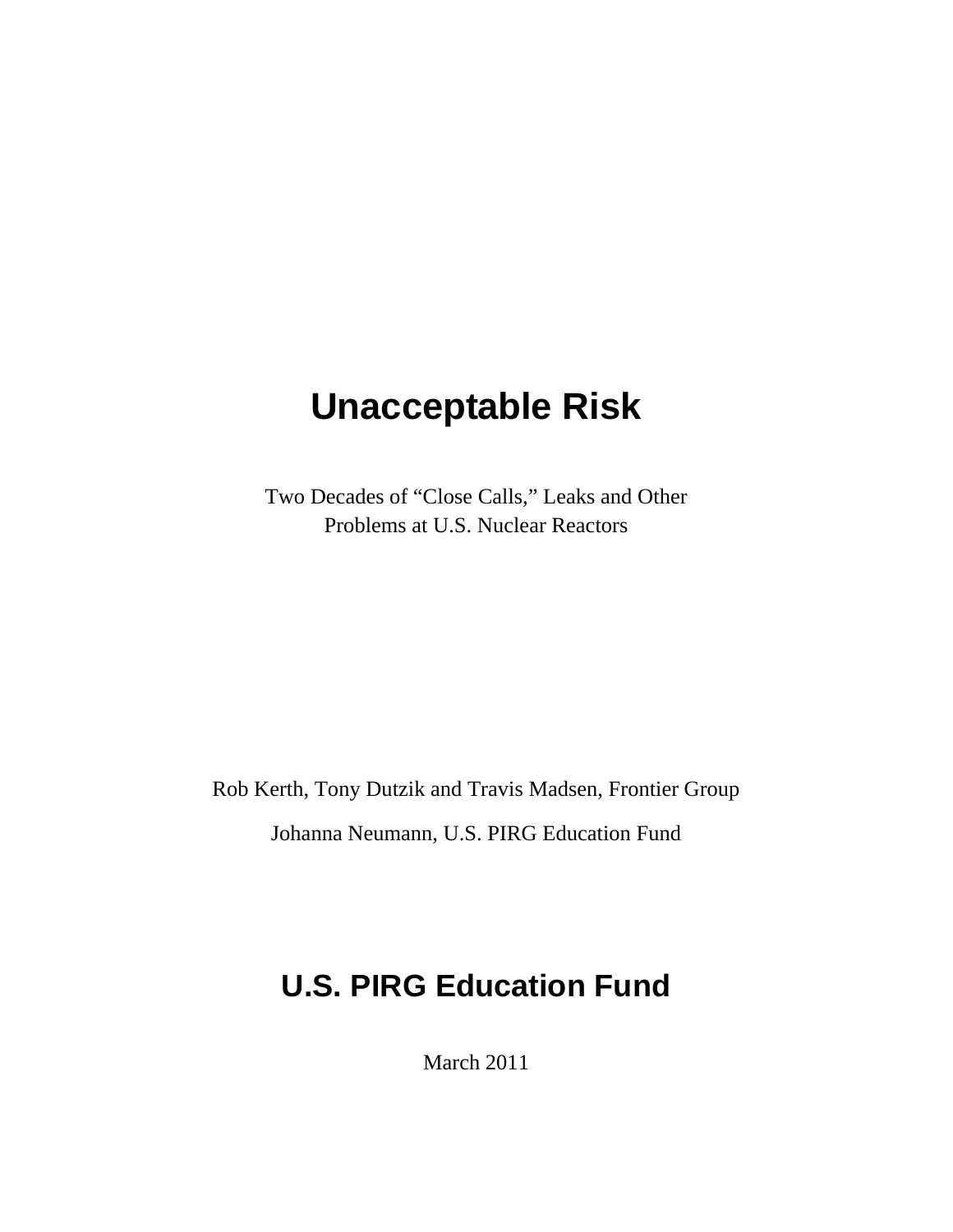## **Acknowledgments**

The authors sincerely thank Anna Aurilio of Environment America, Peter Bradford, and David Lochbaum of the Union of Concerned Scientists for sparing time from their busy schedules to provide feedback on this document. Thanks also to Susan Rakov and Elizabeth Ridlington of Frontier Group for their editorial review.

Our hearts go out to the people of Japan as they struggle to recover from disaster and rebuild their nation.

The authors bear responsibility for any factual errors. The recommendations are those of U.S. PIRG Education Fund. The views expressed in this report are those of the authors and do not necessarily reflect the views of our funders or those who provided review.

Copyright 2011 U.S. PIRG Education Fund

With public debate around important issues often dominated by special interests pursuing their own narrow agendas, U.S. PIRG Education Fund offers an independent voice that works on behalf of the public interest. U.S. PIRG Education Fund, a 501(c)(3) organization, works to protect consumers and promote good government. We investigate problems, craft solutions, educate the public, and offer Americans meaningful opportunities for civic participation. For more information about U.S.PIRG Education Fund or for additional copies of this report, please visit www.uspirg.org/edfund.

Frontier Group conducts independent research and policy analysis to support a cleaner, healthier and more democratic society. Our mission is to inject accurate information and compelling ideas into public policy debates at the local, state and federal levels. For more information about Frontier Group, please visit www.frontiergroup.org.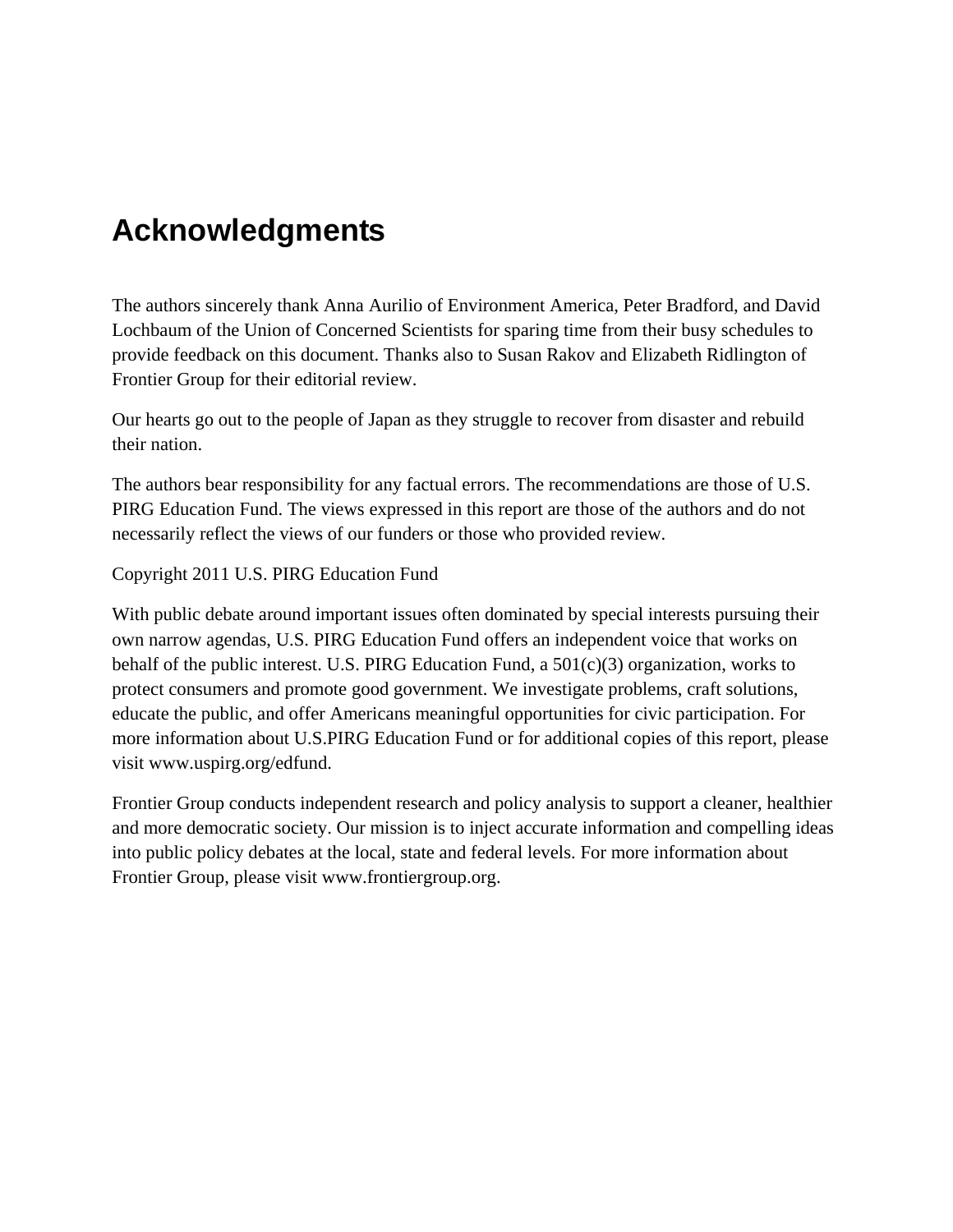# **Table of Contents**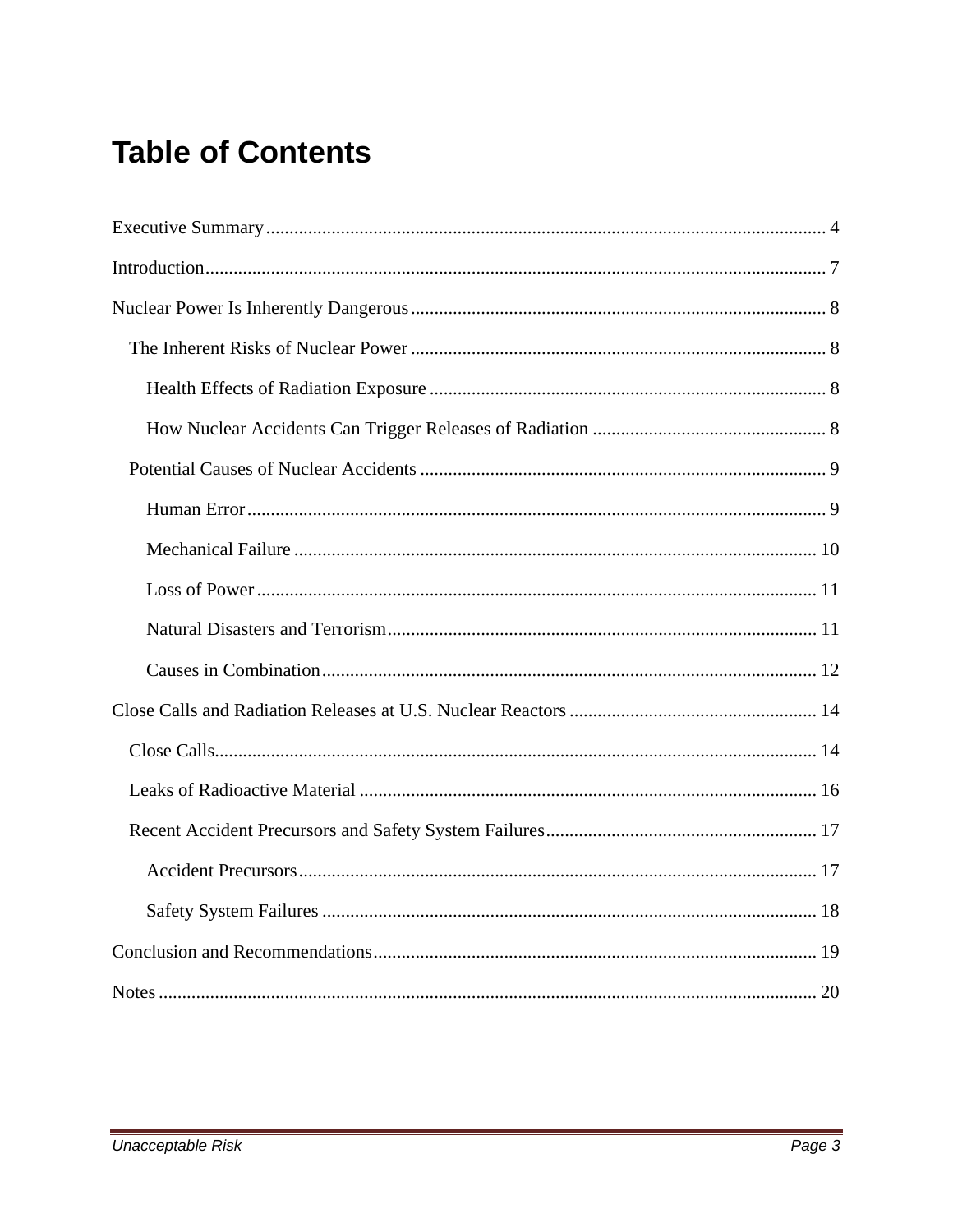# **Executive Summary**

As the eyes of the world have focused on the nuclear crisis in Fukushima, Japan, Americans have begun to raise questions about the safety of nuclear power plants in the United States.

American nuclear power plants are not immune to the types of natural disasters, mechanical failures, human errors, and losses of critical electric power supplies that have characterized major nuclear accidents such as the one at Fukushima Daiichi power plant in Japan. Indeed, at several points over the last 20 years, American nuclear power plants have experienced "close calls" that could have led to damage to the reactor core and the subsequent release of large amounts of radiation.

These incidents illustrate the inherent dangers of nuclear power to people and the environment, and demonstrate why the United States must move away from nuclear power and toward safer alternatives.

**On four occasions since 1990, the U.S. Nuclear Regulatory Commission (NRC) has rated a reactor event as a "significant precursor" of core damage** – meaning that the chance of an accident that would damage the reactor core, and possibly lead to a large-scale release of radiation, increased to greater than 1 in 1,000. These events had a number of causes, including operator error, primary equipment degradation or failure, failure of emergency backup systems, and loss of offsite power.

- In 2002, in perhaps the most dangerous nuclear incident in the United States since Three Mile Island, workers at the Davis-Besse Nuclear Generating Station in Ohio discovered that boric acid leaking from a cracked nozzle had eroded away six inches of carbon steel on the reactor vessel head, leaving only 3/8 inch of stainless steel to contain the reactor's highly pressurized steam. Rupture of the vessel head could have resulted in the loss of coolant and damage to the plant's control rods, creating the conditions for rapid overheating of the reactor core and possible release of radiation.
- In 1996, critical systems at a reactor at Catawba Nuclear Station in South Carolina were without power for several hours when the plant lost outside power at the same time that one of its emergency generators was out of service for maintenance.
- In 1994, workers accidentally allowed 9,200 gallons of coolant to drain from the core of a reactor at Wolf Creek nuclear power plant in Kansas. The plant's operators estimated that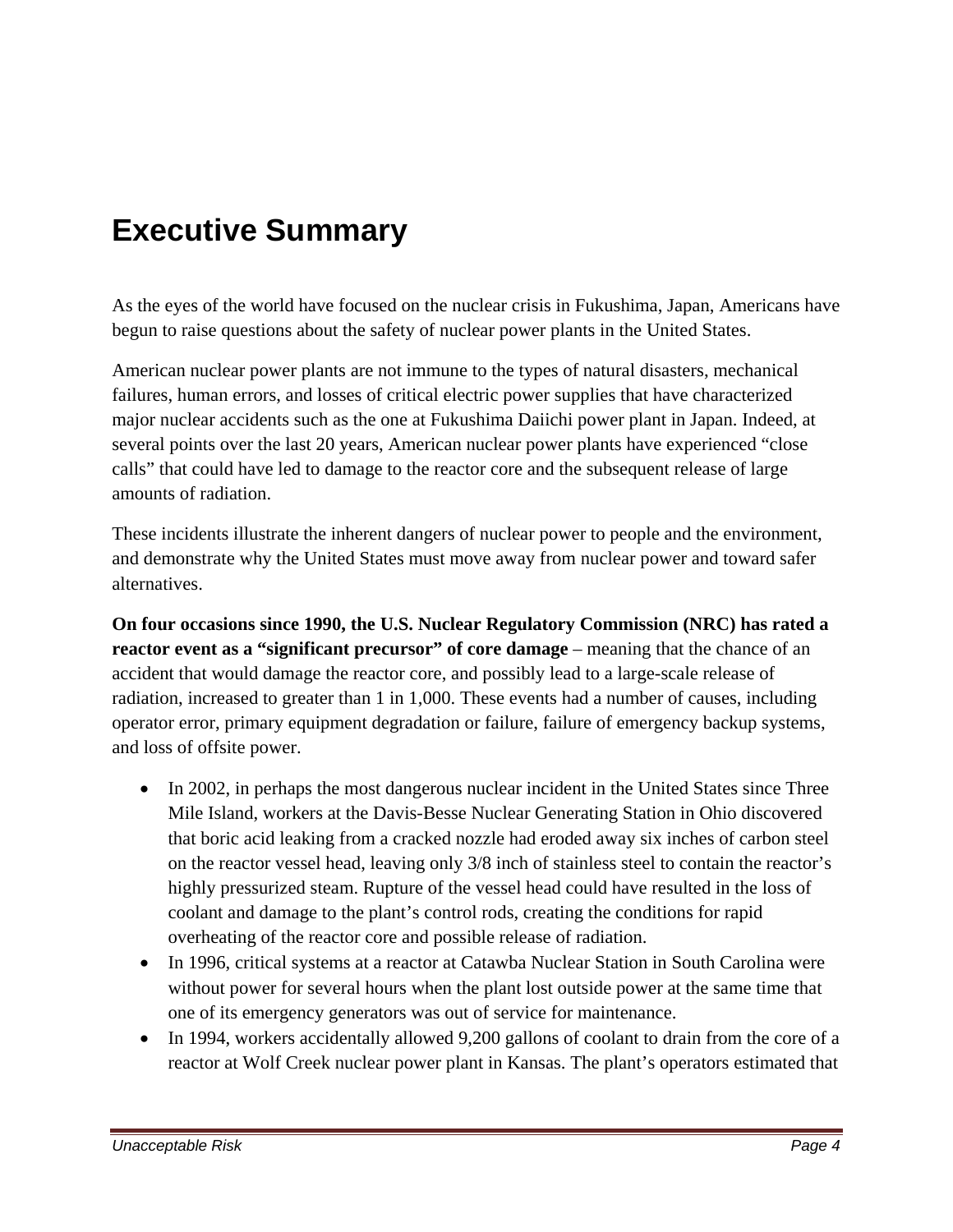the condition – had it persisted for five more minutes – could have led to the plant's fuel rods being exposed and put at risk of overheating.

• In 1991, valves and drain lines in an emergency shutdown system failed at the Shearon Harris nuclear power plant in North Carolina. Had an emergency occurred during that failure, the plant may not have been able to be shut down safely.

#### **At least one out of every four U.S. nuclear reactors (27 out of 104) have leaked tritium – a cancer-causing radioactive form of hydrogen – into groundwater. Among the accidental releases of radioactive material from U.S. nuclear power plants in the past decade are:**

- The leakage of radioactive material into groundwater at New Jersey's Salem nuclear power plant – a leak that was discovered in 2002 after it had already been going on for five years. Subsequently, a similar leak of tritium was discovered at New Jersey's Oyster Creek power plant just one week after the plant received a 20-year license extension.
- The leakage of radioactive tritium into groundwater at the Braidwood Nuclear Generating Station in Illinois.
- The leakage of both tritium and radioactive strontium from the spent fuel pools at the Indian Point Energy Center in New York, which are located just 400 feet from the Hudson River.
- The discovery of tritium in groundwater near the Vermont Yankee nuclear power plant, even though the plant's owner, Entergy, had stated several times in sworn testimony that the plant had no subterranean pipes capable of leaking radioactive material.

#### **In recent years, American nuclear power plants have frequently been forced to rely on safety systems to react to unexpected events. However, these safety systems often fail to work as expected.**

- Safety systems are the emergency diesel generators and emergency cooling systems that activate if the reactor loses power or needs to shut down rapidly.
- In 2009, approximately 70 failures in key safety systems were found at U.S. nuclear reactors. That same year, U.S. reactors were required to activate safety systems approximately 24 times. Should these two types of events overlap at the same facility, a serious problem could result.

**To protect the public from the inherent dangers of nuclear power, the United States should take a "time out" on nuclear relicensing and construction until safety problems at nuclear plants are fully addressed, and move away from nuclear power as a major source of America's energy.**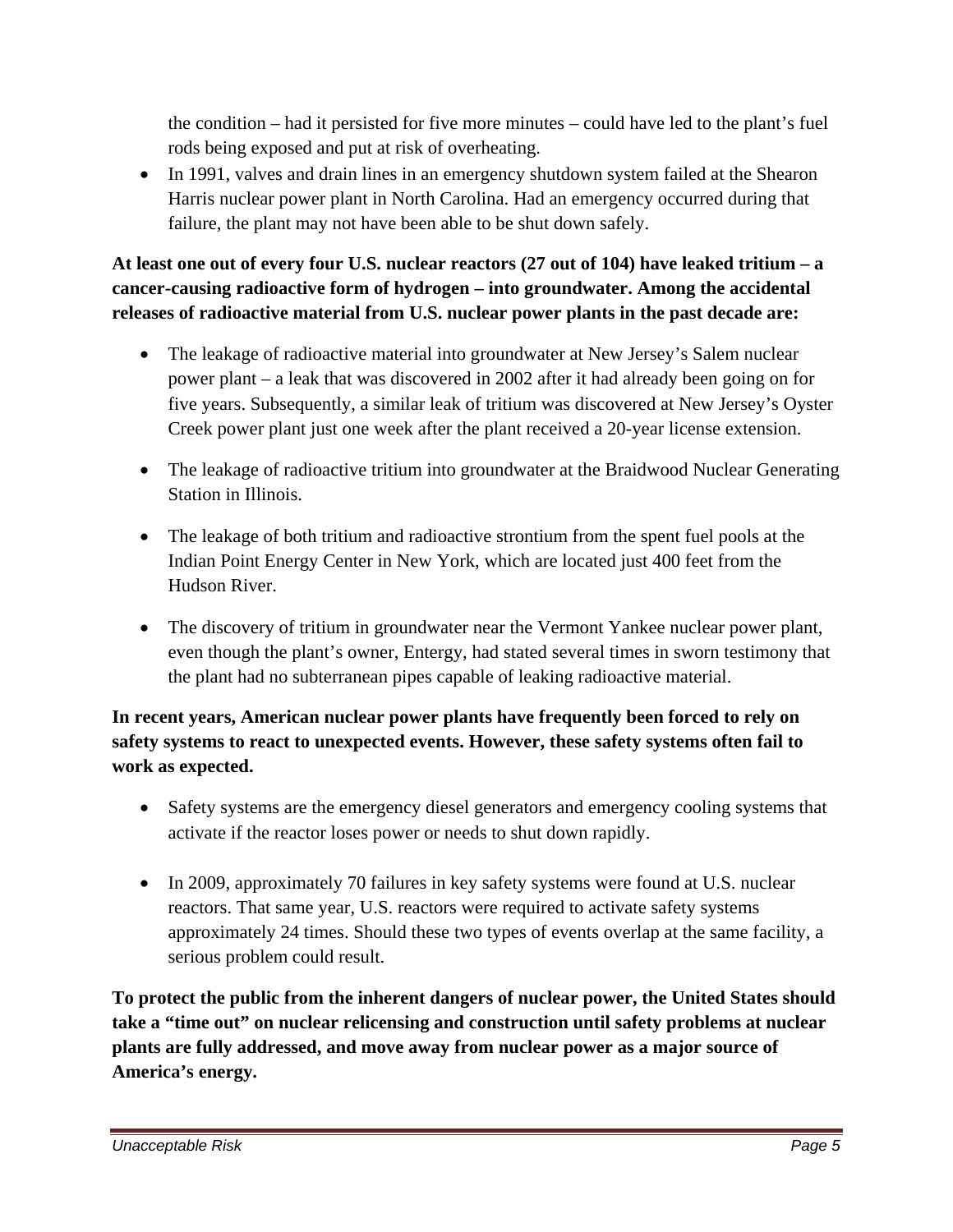#### **Specifically, President Obama should call for:**

- Completion of a comprehensive safety review of all 104 operating U.S. nuclear reactors.
- A moratorium on the relicensing of existing, aging nuclear power plants some of which share a similar design to the reactors in Fukushima, Japan.
- A moratorium on the licensing of new nuclear reactors.
- Elimination of federal loan guarantees and other subsidies for nuclear power plants. Taxpayers should not be required to subsidize inherently dangerous technologies such as nuclear power – instead, those incentives should be targeted toward low-risk forms of energy such as solar and wind power and improved energy efficiency.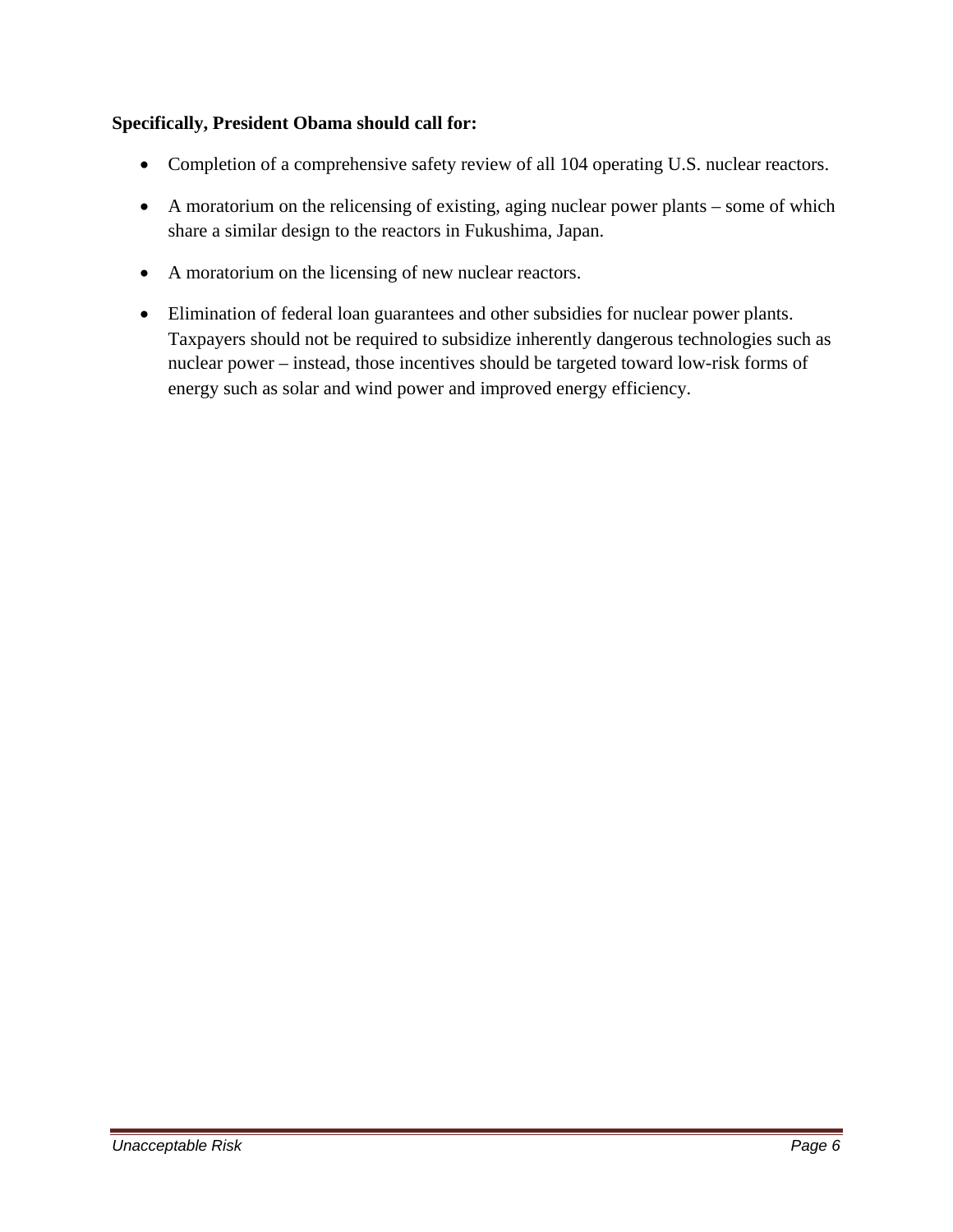# **Introduction**

Nuclear power is a high-stakes gamble that threatens public safety.

Think of a Las Vegas slot machine. On any pull of the lever, the chances of getting one "lucky 7" are fairly good. The chances of getting two are smaller. The chances of getting three lucky 7s – delivering a valuable jackpot – are slim. But slots players know that even rare events happen, eventually.

Nuclear power plants are like Vegas slot machines – but with costly and damaging accidents, rather than big payouts, the uncommon yet inevitable result.

There are many things that can go wrong at a nuclear power plant – human error, the failure of a mechanical system, loss of offsite electricity, and the impact of a storm, earthquake or terrorist attack. Most nuclear plants are designed to withstand these challenges individually. But when nuclear power plants are hit with multiple challenges simultaneously – as occurred with the earthquake and tsunami at Fukushima, Japan – or when one challenge cascades into another in unpredictable ways, a manageable situation can become a catastrophe in a heartbeat.

This report reviews a series of incidents over the past 20 years at U.S. nuclear reactors in which one, or even two "unlucky 7s" fell into place. In each of these cases, Americans were spared the kind of nuclear disaster on our soil that has contaminated food and drinking water, threatened the health of workers, and sparked widespread and disruptive evacuations in Japan. But each of them represented a window of opportunity that might – under different circumstances – have led to disaster.

As events in Japan continue to unfold, Americans need to consider what the disaster tells us about the risks of nuclear power in the United States. But we also can learn from the U.S. nuclear industry's past. The history of mishaps and "close calls" at U.S. nuclear power plants is long. Regardless of the final tally of health and economic impacts from the Fukushima disaster, that record provides more than enough reason to conduct a thorough review of nuclear safety in the United States, and impose a moratorium on the relicensing of existing nuclear power plants and the construction of new ones.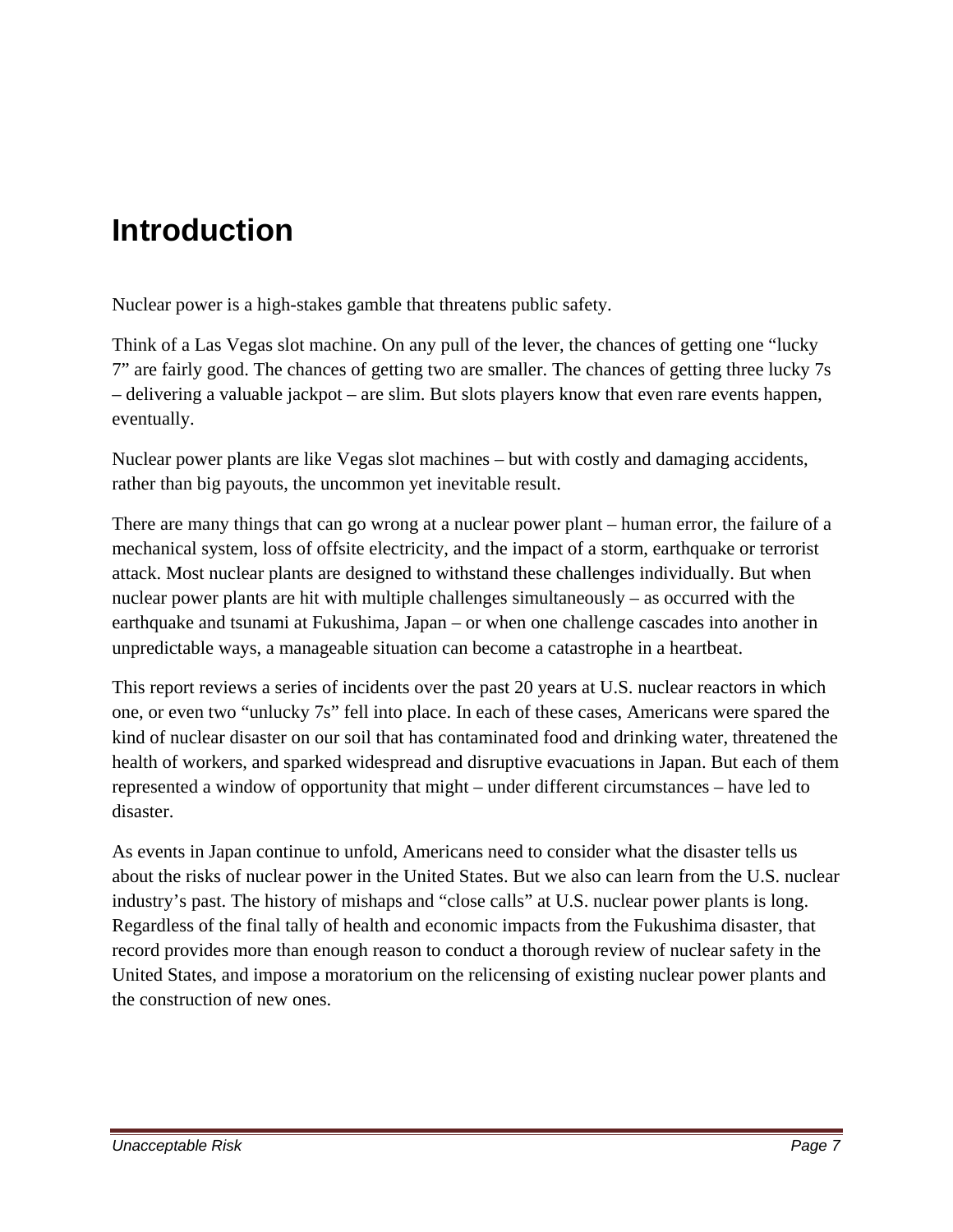# **Nuclear Power Is Inherently Dangerous**

Nuclear power is an inherently dangerous technology. Thoughtful reactor design that incorporates redundant safety systems can reduce the dangers of nuclear power, but never eliminate them. There are many opportunities for things to go wrong at a nuclear power plant. Any misstep has the potential to open the door to a more severe accident.

## **The Inherent Risks of Nuclear Power**

Public exposure to radiation is the primary risk associated with nuclear power. Radiation is dangerous to human health and radioactive materials can remain dangerous for tens to hundreds of thousands of years.

#### **Health Effects of Radiation Exposure**

Nuclear fuel contains radioactive materials including uranium and sometimes plutonium. Nuclear reactions produce radioactive waste products, such as iodine-131 and cesium-137. $1$ 

There are two ways that radiation can damage human health – immediately, through exposure to large doses of radiation, and over time, through cumulative exposure. Exposure to intense bursts of radiation, such as those that may have been experienced by some workers at the Fukushima plant, has the potential to cause nausea, weakness, hair loss, and, in some cases, death.<sup>2</sup>

Over the long term, exposure to radiation increases the risk of cancer. According to the U.S. National Academy of Sciences, there is no safe level of exposure to radiation.<sup>3</sup> The effects of exposure to even low levels of radiation add up over time, and those cumulative exposures increase the risk of developing cancer later in life. $4$ 

Radioactive materials also can remain dangerous for a long time. Cesium-137 – one of the radioactive isotopes emitted from the Fukushima nuclear reactors – has a half-life of 30 years, meaning that it takes that long for the isotope to emit half of the radioactivity it will emit over its lifetime, and that cesium-137 released to the environment has the potential to cause harm for a long period of time.<sup>5</sup>

## **How Nuclear Accidents Can Trigger Releases of Radiation**

Nuclear fuel – whether it is being used to actively generate electricity in a reactor or being stored following use – potentially can release radiation to the environment in an accident.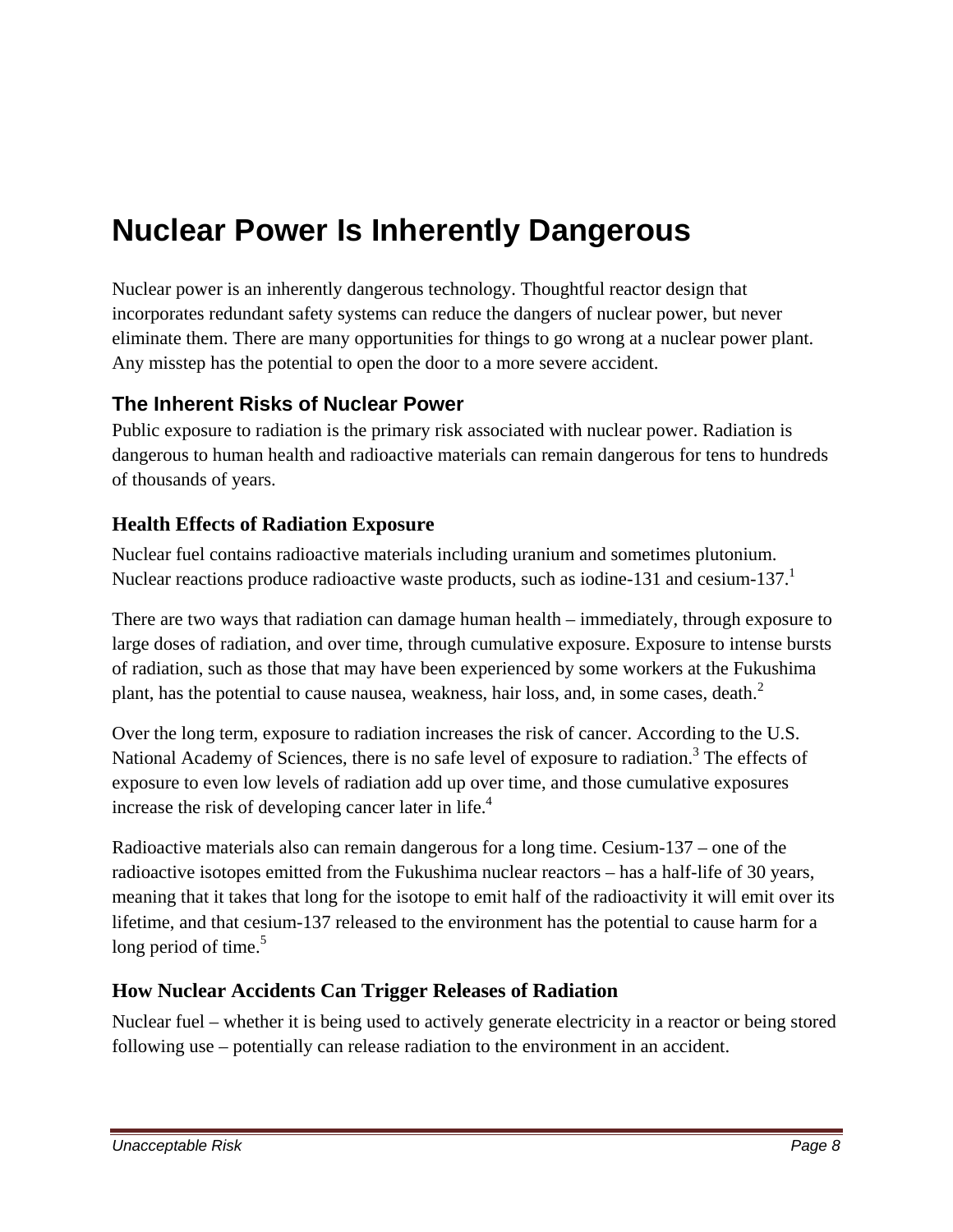**Reactor fuel:** Nuclear reactions produce large amounts of heat, which nuclear power plants capture to generate electricity. Even after a nuclear reaction stops, nuclear fuel continues to produce 6 percent as much heat through natural radioactive decay alone, with the amount of decay heat falling off over time.<sup>6</sup> To keep fuel from overheating or catching fire, reactor operators need to maintain a steady flow of coolant to the reactor core. Without coolant, the fuel rods can generate explosive gases, or begin to melt. Coolant loss increases the risk of radiation release, which can occur if operators have to vent radioactive gases to relieve reactor pressure (as was the case at Fukushima), or if the nuclear fuel heats up enough to melt through its containment vessel.

**Spent fuel**: Spent fuel at American nuclear reactors is stored in pools of water on the reactor site for at least five years after use; after that, it may remain in the pools or be transferred to dry casks.<sup>7</sup> In a spent fuel pool, fuel rods are submerged in water that is constantly circulated and cooled. If, as in the case of Fukushima, the flow of fresh water to the spent fuel pool is disrupted, the remaining water in the pool can heat up and eventually boil, leaving the fuel rods exposed. When overheated, the protective cladding on the outside of the fuel rods may crack, exposing the radioactive materials to the elements, and the fuel rods may generate explosive gases, catch fire, and/or melt.

Adding to the risk is the fact that spent fuel pools at American nuclear reactors are not housed within the same type of containment structures that protect reactor cores. In some cases, spent fuel pools are stored in adjacent facilities that lack even the thick concrete walls that provide "secondary containment" against the escape of radioactive materials to the atmosphere. A severe spent fuel pool accident could cause as many as  $143,000$  cancers within 500 miles.<sup>8</sup> The most likely causes of a spent fuel accident would a crack in the pool caused by an earthquake or the dropping of a cask during the transfer of spent fuel to dry cask storage.<sup>9</sup> Loss of power to the pool could also cause an accident if the pool were left without power for more than four days.<sup>10</sup>

## **Potential Causes of Nuclear Accidents**

There are a variety of potential causes for nuclear accidents. Human error, mechanical failure, loss of power, natural disasters and terrorism all have the potential to trigger nuclear accidents. Often, however, it is the combination of two causes – a natural disaster accompanied by human error or the cascading of one event to another in unexpected ways – that poses the greatest challenge to nuclear safety.

## **Human Error**

"Human error" is often thought of as a bad decision made by one individual at a particular moment in a crisis – pressing the wrong button, perhaps. These types of errors certainly occur. But the construction and operation of nuclear power plants create thousands of opportunities for human beings to make mistakes.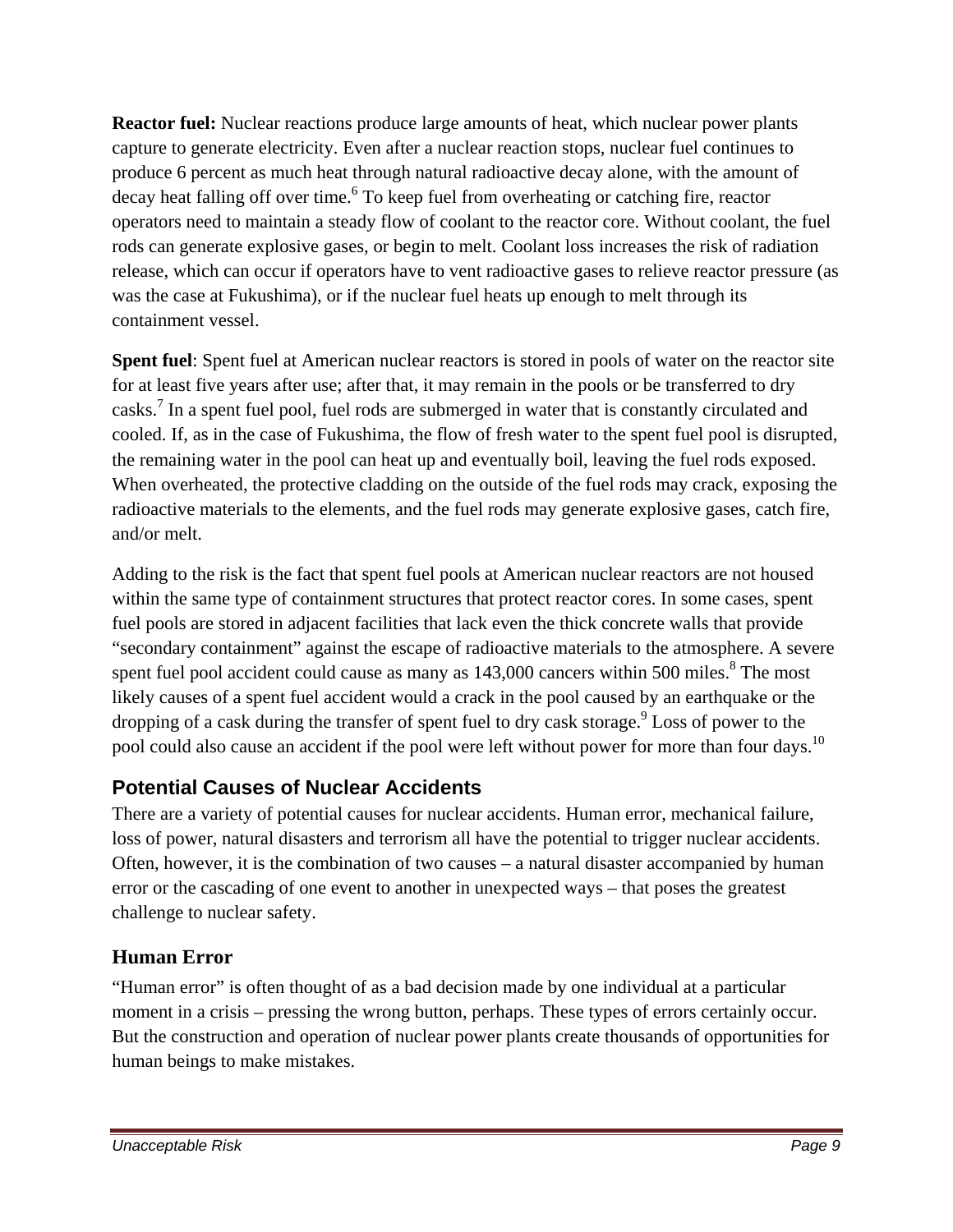A 2001 study by the U.S. Nuclear Regulatory Commission reviewed 48 nuclear incidents, finding evidence of human error in 37 (77 percent) of those incidents. Each one of those 37 incidents involved multiple errors – an average of more than seven errors per incident. Nor did all of those errors occur during or immediately before the incident. Indeed, errors that occurred prior to the incident – including the failure to address known problems and errors in maintenance and operations – were four times more common than errors that occurred during incident  $response.<sup>11</sup>$ 

In some cases, human error takes the form of outright negligence or failure to follow proper procedures. For instance, managers failed to inspect the reactor vessel head at Davis-Besse nuclear power plant outside Toledo (see below) and lied to regulators about their inspection program. In other cases, operator error may be a natural result of the challenge of trying to maintain a highly complex system. For instance, the control room operators at Three Mile Island during that plant's accident in 1979 misunderstood the meaning of an indicator light on their control panels, which prevented them from properly diagnosing the problem with the plant for several hours.

## **Mechanical Failure**

Nuclear plants contain thousands of critical parts. Inevitably, some of those parts fail and need to



*In 2002, corrosion of the vessel head at the Davis-Besse nuclear power plant in Ohio could have led to the loss of coolant from the reactor core and a meltdown. The incident is considered to be the most serious in the United States since Three Mile Island. (Photo: Nuclear Regulatory Commission)*

be replaced. Nuclear power plants are designed to prevent a single predictable failure from threatening the whole reactor. The failure of a single mechanical element, with the entire rest of the plant and crew functioning perfectly, would result in nothing worse than a reactor shutdown and the replacement of the broken part. When latent problems with different mechanical components accumulate over time – or when mechanical components are stressed during reaction to a crisis – mechanical failure can contribute to the creation of a more severe incident.

Mechanical failure is to some extent tied in with human error; poor maintenance allows mechanical problems to go undetected. In 2009, two of the six mechanical failures identified as "precursors" of an accident under the NRC's definition were caused by poor maintenance.<sup>12</sup>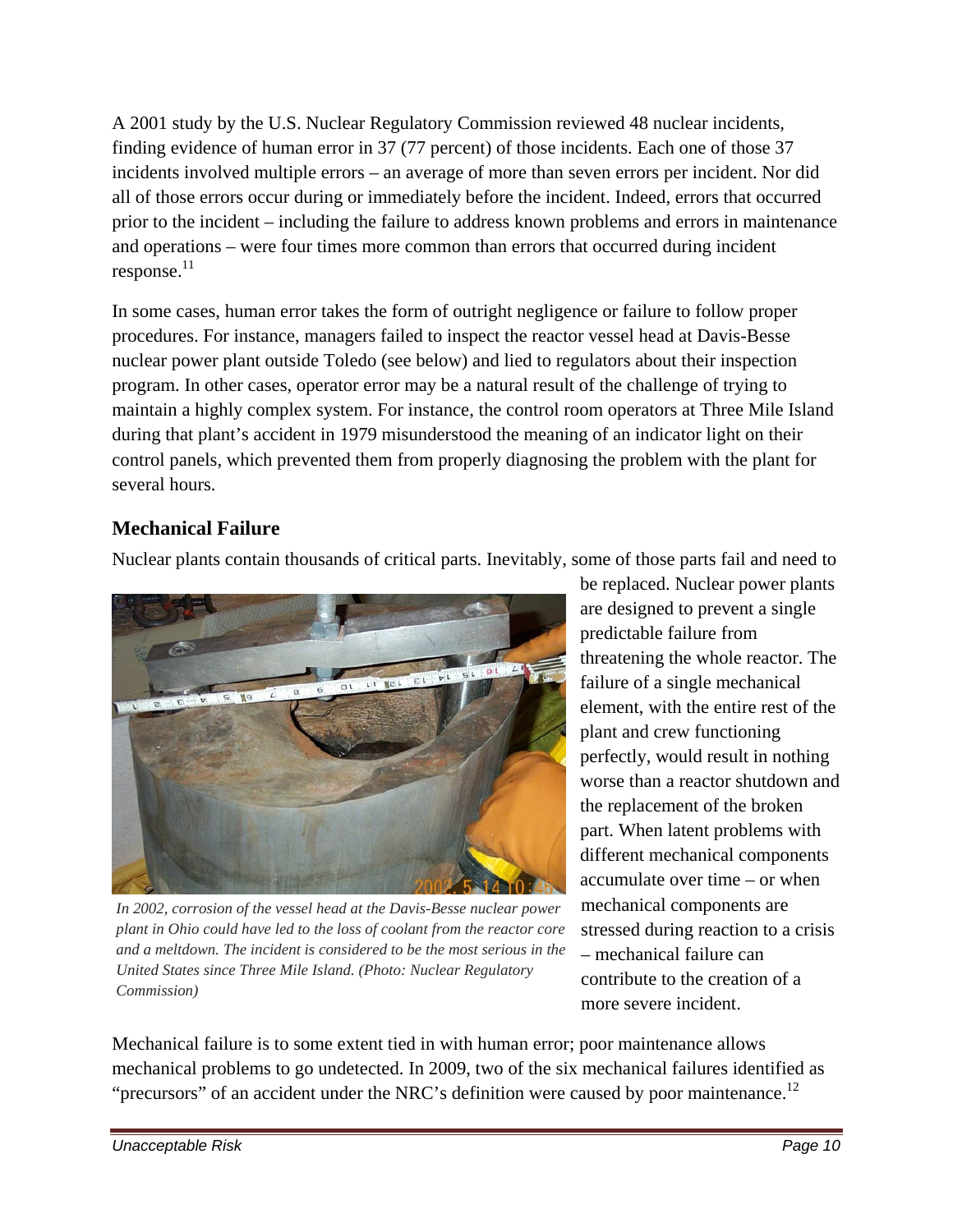#### **Loss of Power**

The safety systems that allow America's nuclear power plants to operate and shut down safely require electrical power to operate properly. Vital functions like circulating coolant through the reactor core cannot take place without power, so a plant without power for too long will inevitably become a plant in crisis.

In recognition of this fact, nuclear power plants have multiple sources of power. Reactors produce power themselves, of course, but also have access to power from the electrical grid.

Additionally, all plants are required to have bac kup diesel g generators available for use in emergencies when offsite power is lost, and batteries that provide short-term power in the event that both fail. Loss of a single source of power lowers the margin for error at a plant. Complete loss of power (a "station blackout" event) is an urgent threat.

Spent fuel pools, again, generally receive less attention. Spent fuel Spent fuel pools, again, generally<br>receive less attention. Spent fuel<br>pools are not required to be hooked up to the same backu up power sys stems – diesel generators and batteries – that are used to keep cool lant flowing to operating reactors.<sup>13</sup>



Spent fuel pools, such as the one shown above, typically exist outside *primary containment structures and are not required to have backup sources of power, increasing the dangers in the event of an accident.* (Photo: Nuclear Regulatory Commission.)

In part, this is justified by the fact that operators generally have several days to restore power to spent fuel pools in the event of the loss of offsite power.<sup>14</sup> If, however, as at Fukushima, grid spent fuel pools in the event of the loss of offsite power.<sup>14</sup> If, however, as at Fukushima, grid<br>power is lost for an extended period of time, there may be no backup source of power to fill the gap.

Power losses occur every year at nuclear plants. In 2009, the NRC listed four incidents triggered by loss of offsite power on its list of accident "precursors."<sup>15</sup> Larger blackouts can leave multiple plants without power over a period of hours. In 2003, eight plants lost power and were forced to shut down during that year's massive blackout in the northeastern U.S.<sup>16</sup>

#### **Natural l Disasters and Terro rism**

Natural disasters – hurricanes, tornadoes, tsunamis and earthquakes – and terrorist attacks have the potential to test the resilience of a nuclear reactor.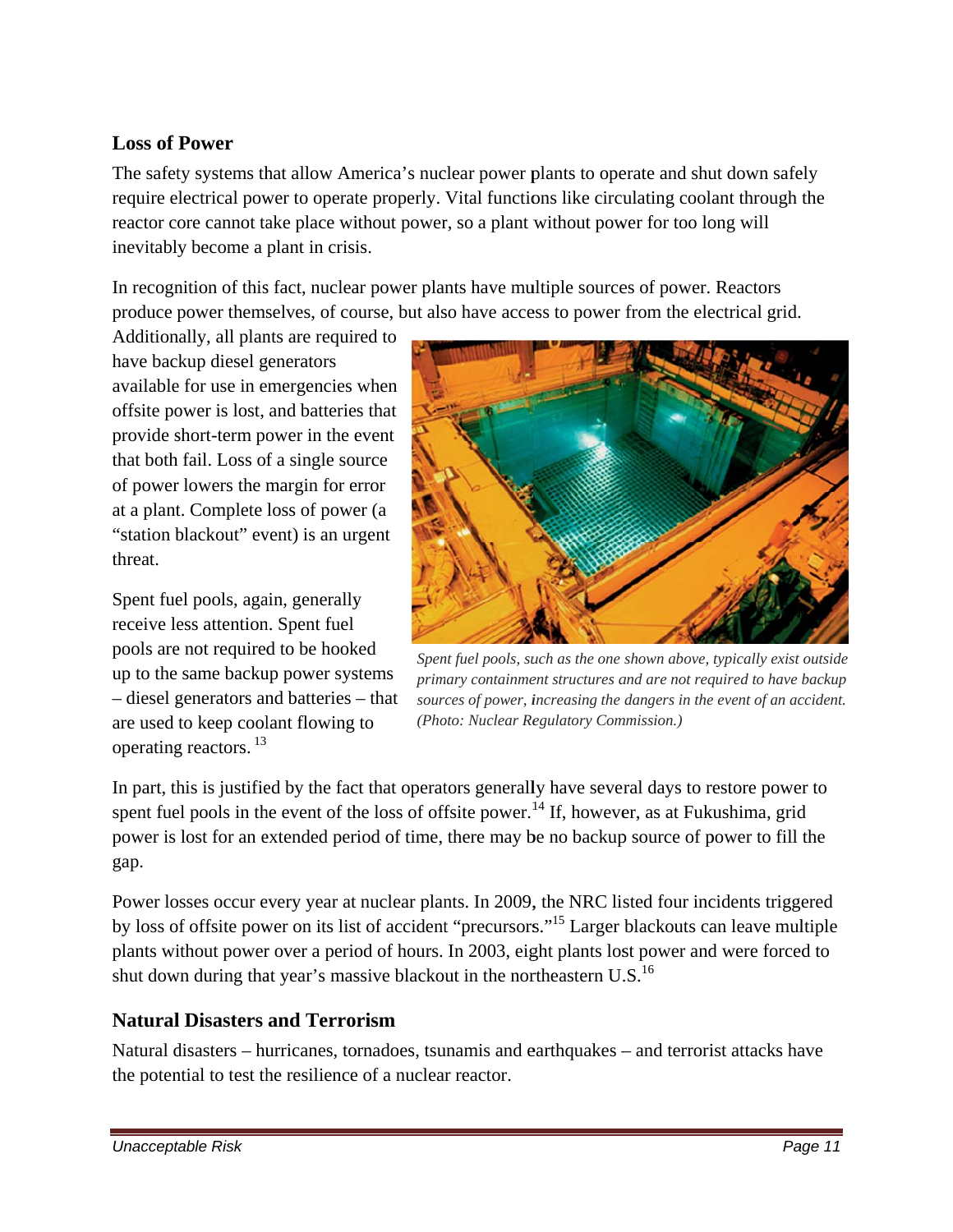Strong tornados pose a serious threat to nuclear power plants. Storms as weak as Category 2 (on the 1 to 5 Fujita Scale) have proven strong enough in the past to knock out offsite power to a reactor. In 1998, the Davis-Besse plant outside Toledo was hit by a Category 2 tornado while at 99 percent power, without any advance warning. Lightning strikes and high winds damaged equipment in the electrical switchyard and knocked down three separate offsite power lines; the plant went without power for 23 hours. Operators struggled with mechanical problems in the emergency power system throughout that time, and one of the site's emergency diesel generators failed just as power was restored.<sup>17</sup>

Beyond knocking out offsite power, tornadoes also could damage unprotected support systems, such as the systems that cool spent fuel pools.<sup>18</sup> A stronger tornado, meanwhile, could pose more serious problems for a plant. Category 4 or 5 tornadoes are strong enough to severely damage a steel reinforced concrete structure, and can fling projectiles with enough force to penetrate thick layers of concrete and steel.<sup>19</sup> Reactor containment buildings or spent fuel pools could be punctured if a storm of this magnitude hit a nuclear plant.

Other natural disasters also threaten nuclear power plants. Although neither floods nor hurricanes are likely to damage reactor buildings themselves, water from floods or hurricane storm surges can enter a plant and short out important electrical equipment. Both floods and hurricanes also threaten the offsite power supply to nuclear plants, raising the possibility of a station blackout.<sup>20</sup>

Finally, nuclear power plants are potential targets for terrorist attacks. A 2006 National Academy of Sciences report found that "successful terrorist attacks on spent fuel pools, though difficult, are possible" and that "under some conditions, a terrorist attack that partially or completely drained a spent fuel pool could lead to … the release of large quantities of radioactive materials to the environment." $^{21}$ 

#### **Causes in Combination**

Nuclear power plants are designed to operate or shut down safely in the face of many individual threats that have been anticipated by designers, operators or regulators. Often, however, the threats posed to a nuclear power plant are neither straightforward nor simple – nor can all the various combinations in which they emerge be anticipated.

Threats to nuclear power plants can emerge in combination simultaneously, or one set of threats can cascade in unpredictable ways to create other, more serious threats.

An incident that took place at Braidwood Nuclear Generating Station in Joliet, Illinois, in 2010 illustrates how a series of minor problems can cascade through multiple systems to produce unexpected results. At that plant, operators had been aware for some time that water could spill out of pipes onto the plant's floor under certain conditions, but had regarded it as a problem only for worker safety, not for the plant's operations.<sup>22</sup> On August 16, 2010, a fault in the electrical system led Unit 2 to "trip," or shut down. As the plant responded to the shutdown, a flow control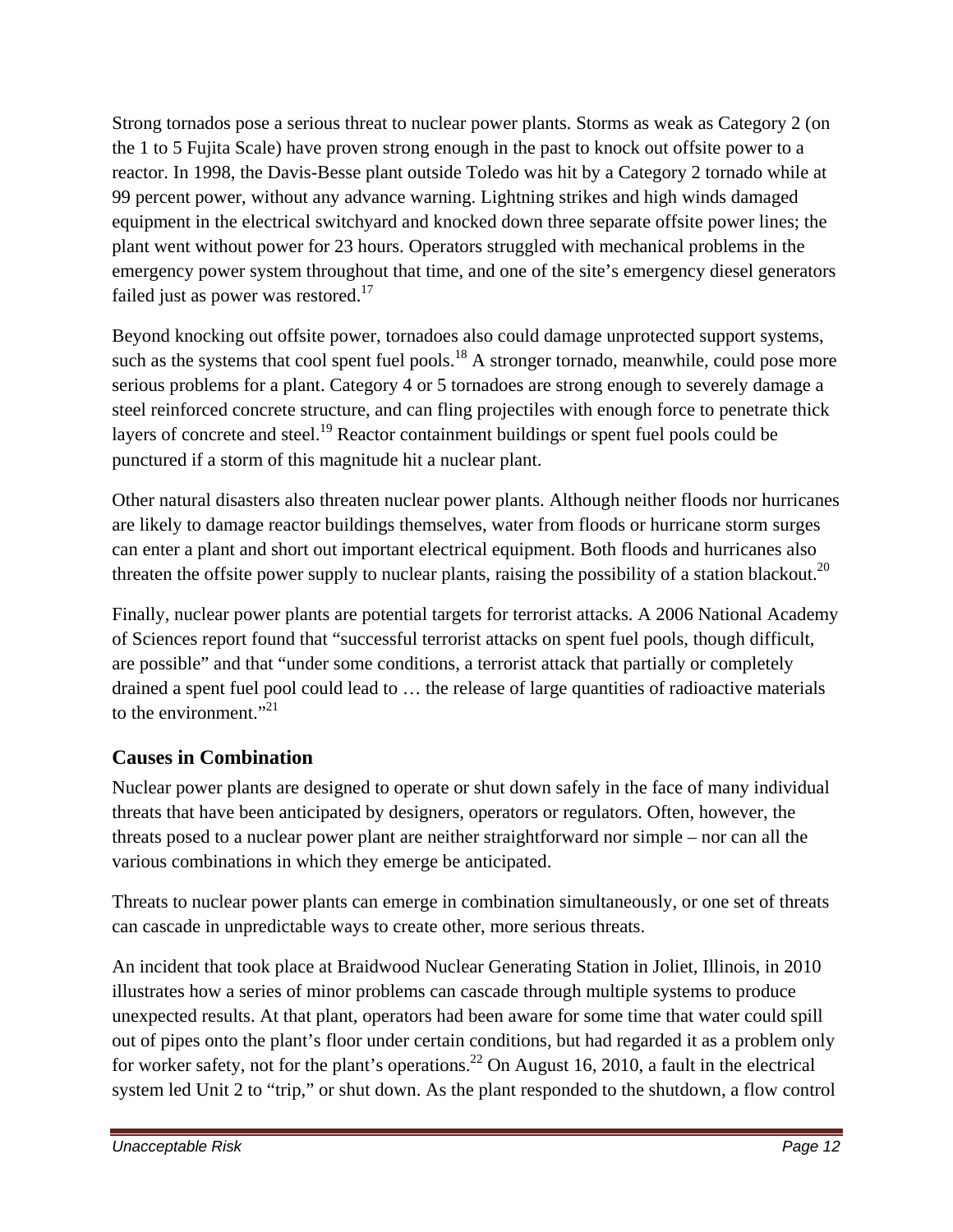system failed, which led to 12,000 gallons of water being pumped onto the floor of the turbine deck through a standpipe. That water, filtering down through holes in the deck, reached an electrical cabinet on a different level of the building and shorted out several pumps for the plant's other reactor, Unit 1. Unit 1 tripped in response to that failure, and, since the pump failure had rendered the usual cooling system ineffective, began to remove decay heat by venting steam, a standard backup cooling system. That steam dislodged a piece of aluminum siding from the reactor building, which fell onto power lines for the reactor's offsite power transformer, but luckily did not cause a short circuit.

The propagation of events through theoretically unconnected systems – in which a flaw in the water circulation systems for one reactor came to threaten the offsite power supply for another reactor – is exemplary of the way in which complex systems are vulnerable to unpredictable accidents.

The Fukushima disaster resulted from both the near-simultaneous emergence of major natural threats –the earthquake and tsunami – as well as the cascading of problems from one reactor to the next. For example, because the Fukushima reactors were in close proximity to one another, radiation releases from the worst-hit reactors made it more difficult for workers to restore the safety of the other reactors.

These potential interactions are too numerous to model or predict fully. As a result, even problems that can be anticipated can lead to unanticipated results.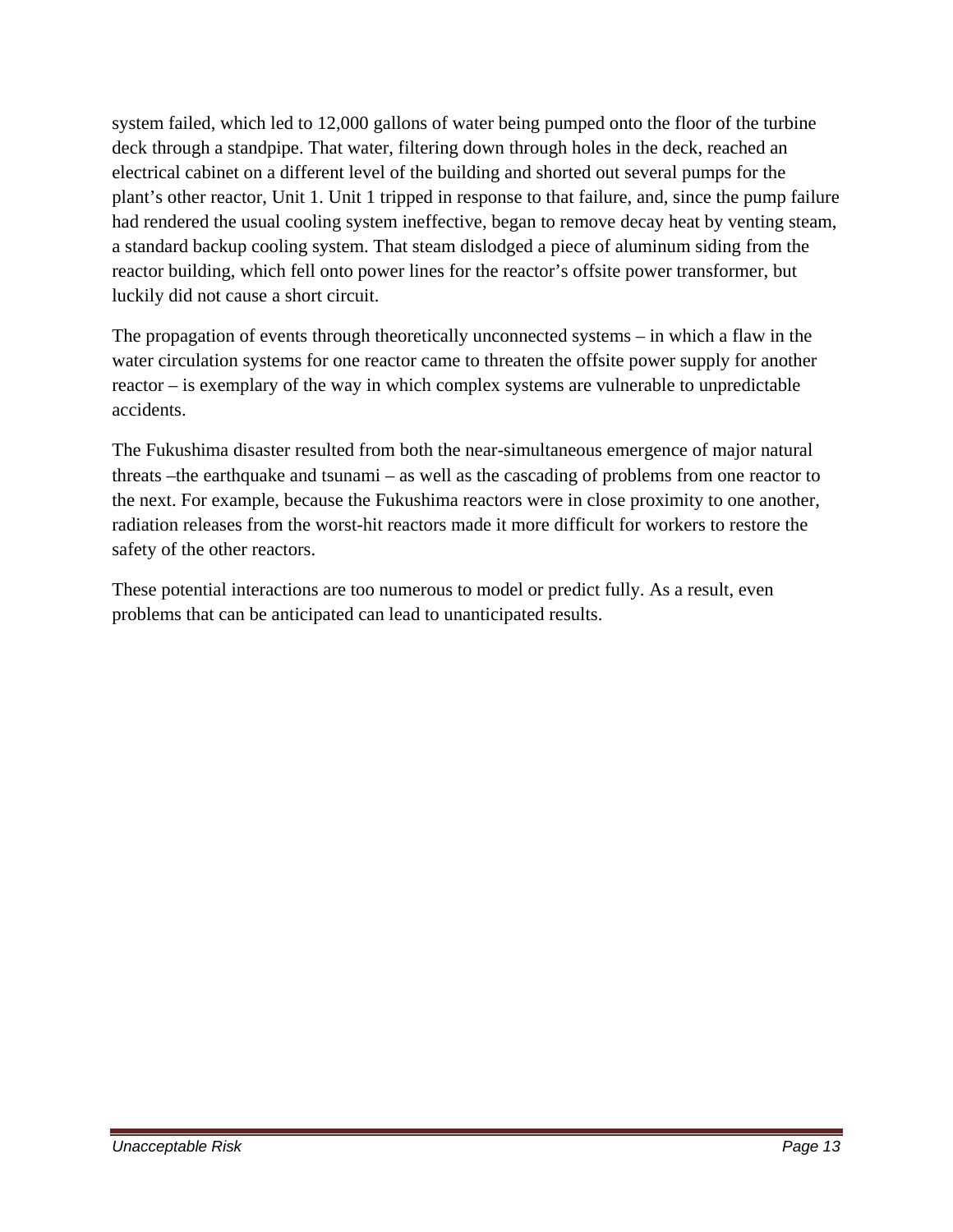# **Close Calls and Radiation Releases at U.S. Nuclear Reactors**

A sampling of incidents at U.S. reactors in the past 20 years shows that American nuclear reactors have experienced a range of problems – many of which could have led to a larger accident. In addition, more than two dozen American nuclear plants have experienced unplanned releases of radiation into the environment. These radiation leaks – while miniscule in comparison to those taking place in Japan – illustrate the potential for mistakes and problems at nuclear reactors to have an impact on the surrounding environment and human health.

#### **Close Calls**

Over the half-century-long history of commercial nuclear power in the United States, there have been numerous incidents in which major releases of radioactive material were narrowly averted. In each of these "close calls" or "near misses," the precursors for a major accident were in place in the form of the loss of offsite power, the loss of emergency cooling capability, human error, or the failure of a major component. Further errors or failures could easily have turned any one of these events into a catastrophe.

In March 2011, the Union of Concerned Scientists released an illuminating report documenting



*In 1994, coolant was accidentally drained from the reactor at the Wolf Creek nuclear power plant in Kansas. Had workers not stopped the outflow in time, the fuel rods in the reactor core could have quickly become exposed, leading to the potential for a meltdown. (Photo: Nuclear Regulatory Commission)*

14 near-misses at U.S. nuclear power plants in 2010 alone.<sup>23</sup> In this report, we focus on several events over the past two decades that have posed extreme danger – events deemed "significant precursors" by the Nuclear Regulatory Commission. A significant precursor is an event in which the risk of damage to the reactor core exceeds 1 in 1,000 – or 0.1 percent.

Since 1990, four "significant precursors" (out of a total of 17 since 1979) have taken place at U.S. reactors.24 Each of these events had different causes, ranging from simultaneous unavailability of multiple sources of electric power to long-term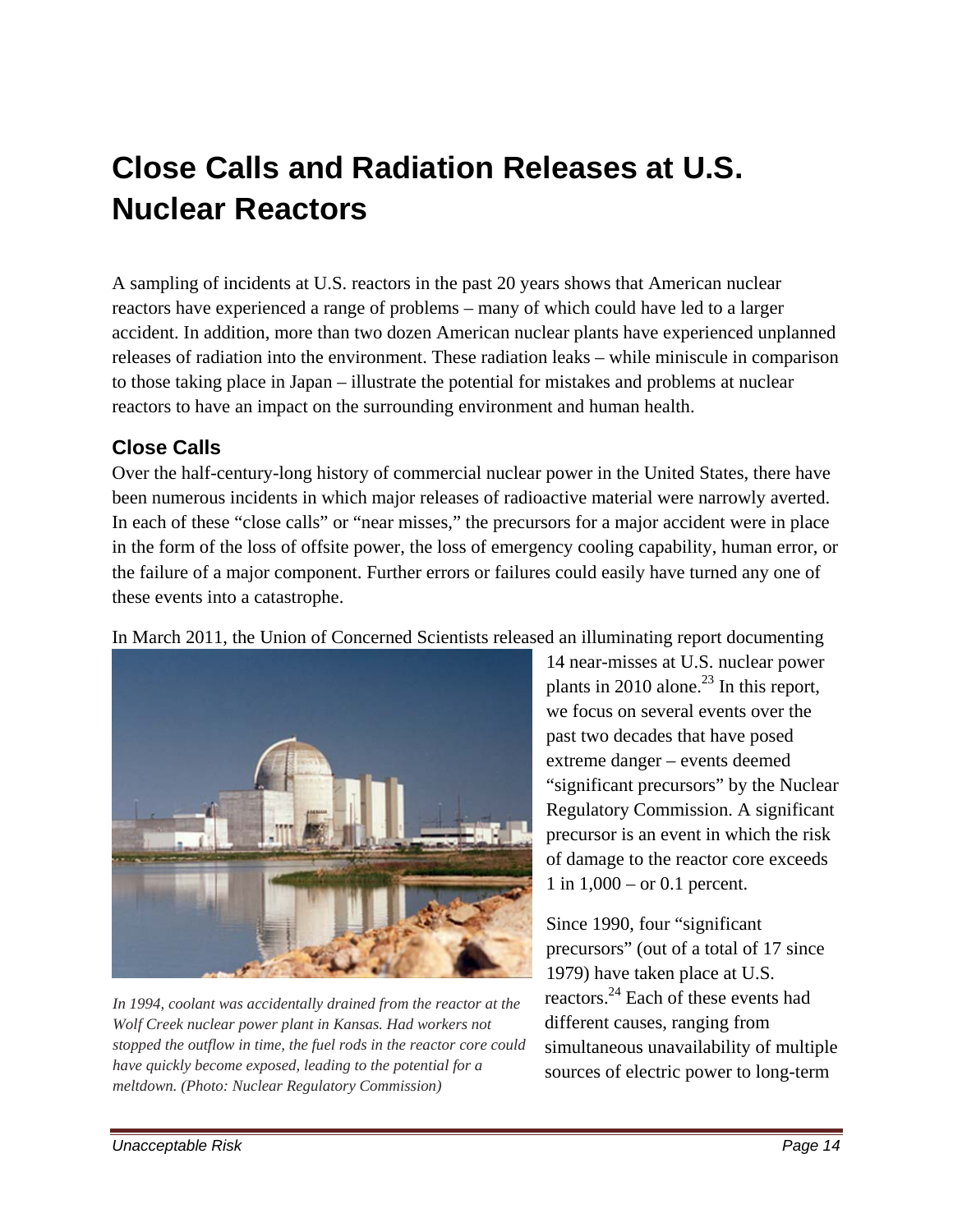negligence in maintenance and inspections. The four events were:

**Shearon Harris 1, 1991:** At the Shearon Harris 1 plant in North Carolina, valves and drain lines in the safety injection system failed. The safety injection system delivers boric acid and other chemicals that help shut down an ongoing reaction in an emergency. Had an emergency taken place while the components were out of service, a large amount of the safety injection fluid would have been diverted away from the coolant system.<sup>25</sup> The NRC estimated that this led to a 6 in 1,000 risk of core damage.<sup>26</sup>

**Wolf Creek, 1994:** During maintenance operations, with the reactors in a shut-down condition, workers simultaneously opened two valves, unintentionally creating a path for water to flow from the core coolant system to a water storage tank.<sup>27</sup> This configuration remained in place for 66 seconds, during which time 9,200 gallons of coolant drained from the core cooling system to a water storage tank, and the temperature in the cooling system began to rise.<sup>28</sup> Fortunately, operators quickly noticed the problem and stopped the outflow of coolant. In an analysis after the fact, the plant's operators concluded that the loss of coolant, had it continued for five more minutes, would have lowered water levels sufficiently that pumps responsible for circulating coolant through the core could not have functioned. That, in turn, would have allowed coolant to boil off inside the reactor vessel, and exposed the fuel rods within an hour.<sup>29</sup> The NRC estimated that the risk of core damage rose to 3 in 1,000 during this incident.<sup>30</sup>

**Catawba 2, 1996:** Two transformers responsible for delivering outside power to the plant cut out because of improperly installed components, cutting off the plant's offsite power supply. The reactor shut down in response to a drop in the frequency of its electrical power. One of the two emergency diesel generators for the reactor was out of service for maintenance. As a result, an essential set of components lacked any electrical power for a period of several hours. Workers were able to restore power to the reactor after several hours. The NRC estimated that this event led to a 2 in 1,000 risk of core damage.<sup>31</sup>

**Davis-Besse, 2002:** The Davis-Besse nuclear plant, outside Toledo, Ohio, has been one of the nation's most accident-prone nuclear facilities, with six different "significant precursor" events over its lifetime – more than any other reactor in the United States.<sup>32</sup> The most recent of these, which may have been the most serious nuclear incident in the U.S. since Three Mile Island, occurred in 2002. In that year, operators discovered that boric acid leaking through cracks in a control rod nozzle – the tube through which control rods are inserted into the core – had corroded away 6 inches of carbon steel in the reactor vessel head, leaving only 3/8 of an inch of stainless steel to hold back steam at a pressure of 2,500 pounds per square inch (psi). The damage was discovered accidentally during an inspection in 2002, when a worker noticed that a control rod assembly, which should have been held in place by the thick steel, moved when he hit it with his hammer.<sup>33</sup>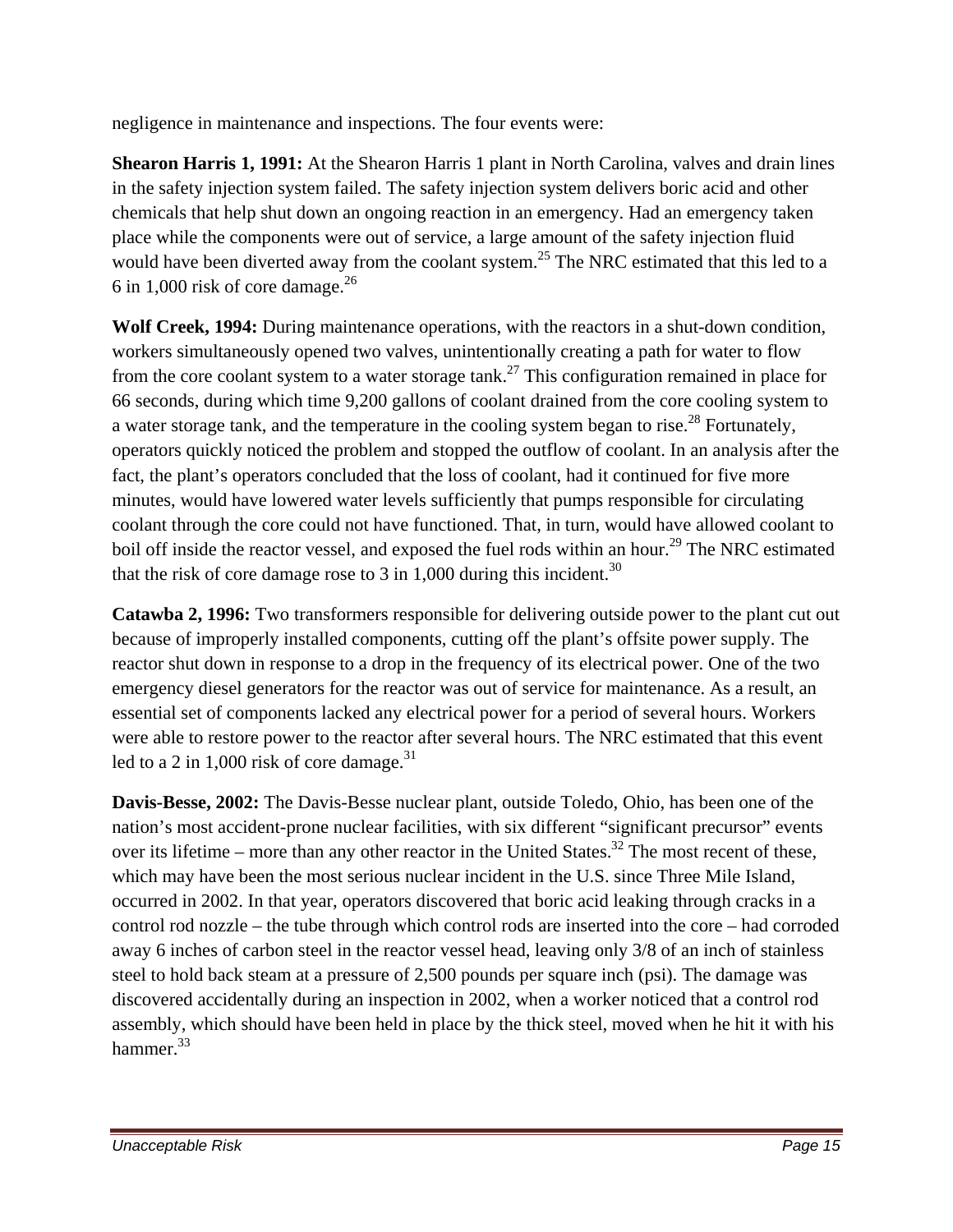Had the stainless steel failed, the core would have immediately lost pressure and begun to vent coolant into its containment vessel. Additionally, the control rods – the mechanism for shutting down the reactor – could have been damaged by the highly pressurized steam and water shooting out of the reactor in the event of a breach.<sup>34</sup> The simultaneous loss of coolant and loss of control rod function would have made rapid overheating in the core possible. Since breaches of the reactor vessel were considered to be all but impossible, the plant's emergency response workers were not trained to deal with them.<sup>35</sup>

Investigators found that the plant's operators had ignored the buildup of boric acid on the vessel head over a period of years, and lied to regulators about the extent of inspections of the area in question. FirstEnergy, the company that owns the plant, paid a \$28 million fine as part of a deal that averted criminal prosecutions for the company and several of its employees.<sup>36</sup>

FirstEnergy ordered a new vessel head from Europe to replace the damaged part, but, since that head would take several years to arrive, temporarily replaced the head with one purchased from an unfinished nuclear plant in Michigan. In 2010, inspections during a reactor shutdown revealed the new reactor head had also developed cracks in its control rod nozzles, which were made of the same crack-prone alloy as the original nozzles. The replacement lid from Europe is due to be installed in  $2011^{37}$ 

## **Leaks of Radioactive Material**

While most of the events described in this report were serious because they threatened to result in a large-scale disaster, a different set of problems at U.S. reactors did not pose a serious threat of core damage but did actually result in the immediate release of radioactive material to the environment.

At least 27 U.S. nuclear reactors, for example, have experienced leaks of tritium – a radioactive form of hydrogen – into groundwater supplies.<sup>38</sup> Tritium leaks are troubling for two reasons – first because they contribute to an increased risk of cancer and other health problems among people who consume tritium-tainted water or food, and second because the recent epidemic of tritium leaks at U.S. nuclear plants have often gone undetected for years, leading to questions about the ability of nuclear plant operators and regulators to protect the public from accidental exposure to radioactive substances.<sup>39</sup>

Recent leaks of radioactive materials from power plants include:

**Salem, 2002:** In 2002, radiation was discovered on the shoes of workers at Salem Nuclear Power Plant in New Jersey. A leak there was eventually traced to a blocked pipe in a system servicing the spent fuel pool, which had allowed contaminated water to build up behind the concrete walls of the spent fuel pool. That water had leaked into nearby groundwater, raising radiation levels above safe thresholds and requiring the plant's owners to undertake a significant remediation effort.<sup>40</sup> The leak had been ongoing for at least five years by the time it was discovered.<sup>41</sup>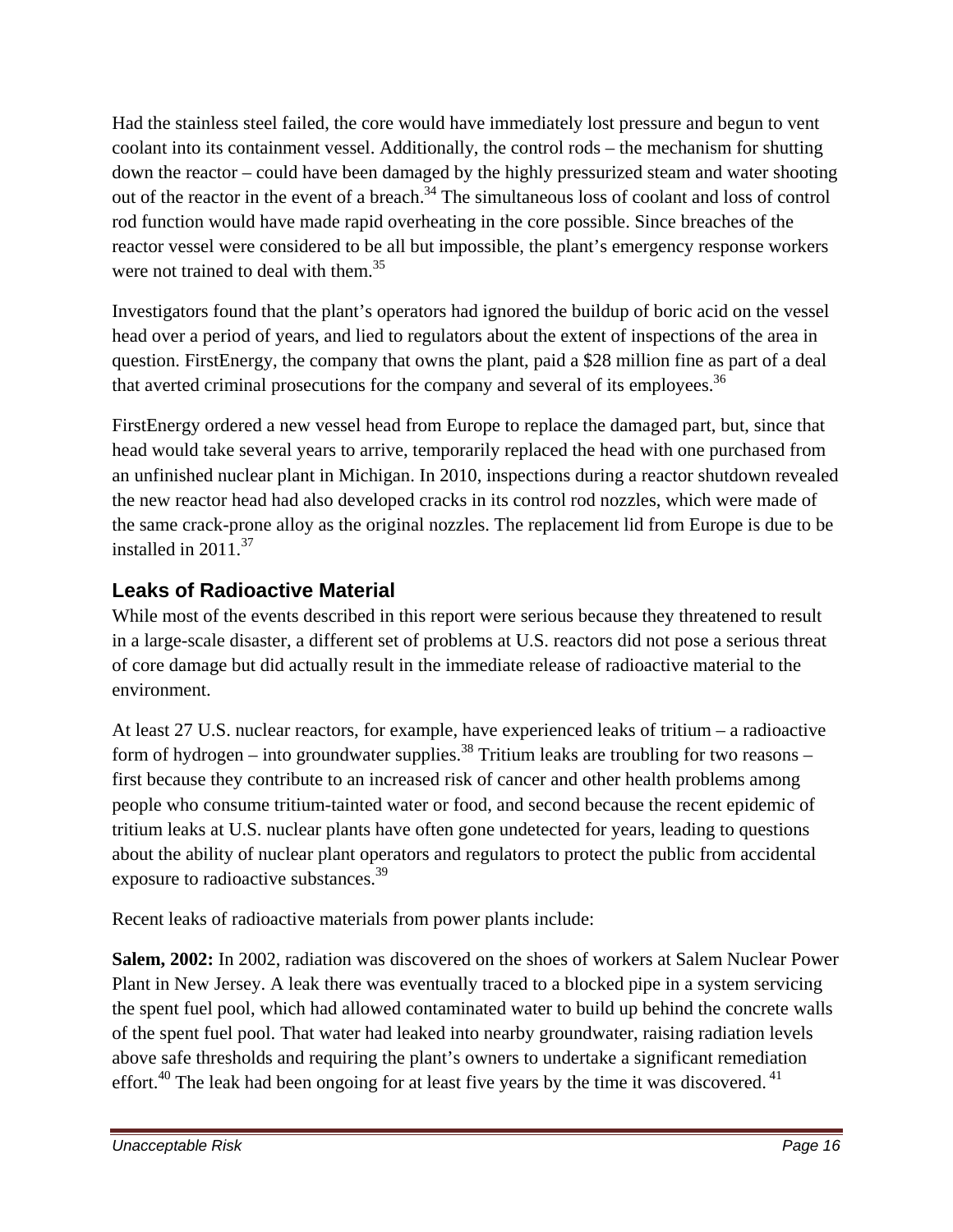**Braidwood, 2005:** In December, 2005, investigators found radioactive tritium in a drinking water well at a home near Braidwood Nuclear Generating Station in Illinois. Levels of tritium above the safe drinking water standard were found near the plant, and much higher levels were detected on the plant grounds. The leak was eventually traced to a pipe carrying normally nonradioactive water away for discharge.<sup>42</sup>

**Indian Point, 2005-2006:** Indian Point Energy Center in Buchanan, New York, has one decommissioned and two active reactors, each with a spent fuel pool. In 2005, investigators discovered first radioactive tritium and then radioactive strontium in groundwater between the spent fuel pools and the Hudson River. The pools sit 400 feet from the Hudson River; levels of strontium above the safe drinking water standard were first discovered 150 feet from the river. Closer to the plant, test wells showed levels of strontium more than 25 times the safe drinking water standard. The leak was eventually traced to the spent fuel pool for the decommissioned Indian Point 1 reactor, where a drain system designed to contain a known leak at the pool was apparently failing to contain all radioactive releases.<sup>43</sup>

**Oyster Creek, 2009:** Oyster Creek Nuclear Generating Station in New Jersey is the nation's oldest continuously operating nuclear plant. In April 2009, just over a week after the plant received a license extension to allow it to continue operating for another 20 years, operators at Oyster Creek discovered a tritium leak within the plant grounds. The leak released approximately 180,000 gallons of contaminated water, some of which eventually reached the Cohansey aquifer underlying the plant.<sup>44</sup> A second leak, discovered in August of that year, produced tritium concentrations 500 times the safe drinking water limit at sites on the plant grounds.<sup>45</sup>

**Vermont Yankee, 2010-2011:** Officials from Entergy, the company that operates Vermont Yankee Nuclear Power Plant, had stated several times in sworn testimony that the plant had no subterranean pipes capable of leaking radioactive material.<sup>46</sup> In early 2010, however, investigators discovered radioactive tritium in groundwater near the plant. Initial findings were small, but test wells eventually revealed concentrations of up to 2.7 million picocuries/liter in certain areas  $-135$  times the federal safety standard for drinking water.<sup>47</sup> The leak was eventually traced to underground steam pipes. In early 2011, test wells again detected elevated levels of tritium, suggesting further contamination from an as-yet-undiscovered leak.<sup>48</sup>

## **Recent Accident Precursors and Safety System Failures**

Even when radioactive releases or "significant precursors" are not taking place at U.S. reactors, a steady stream of incidents takes place every year.

## **Accident Precursors**

During 2009, the NRC reported 19 "precursors," or conditions that could lead to an accident. (The presence of a precursor increases the probability of core damage to more than 1-in-1,000,000 – a "significant" precursor increases the risk to greater than 1-in-1,000.) These ranged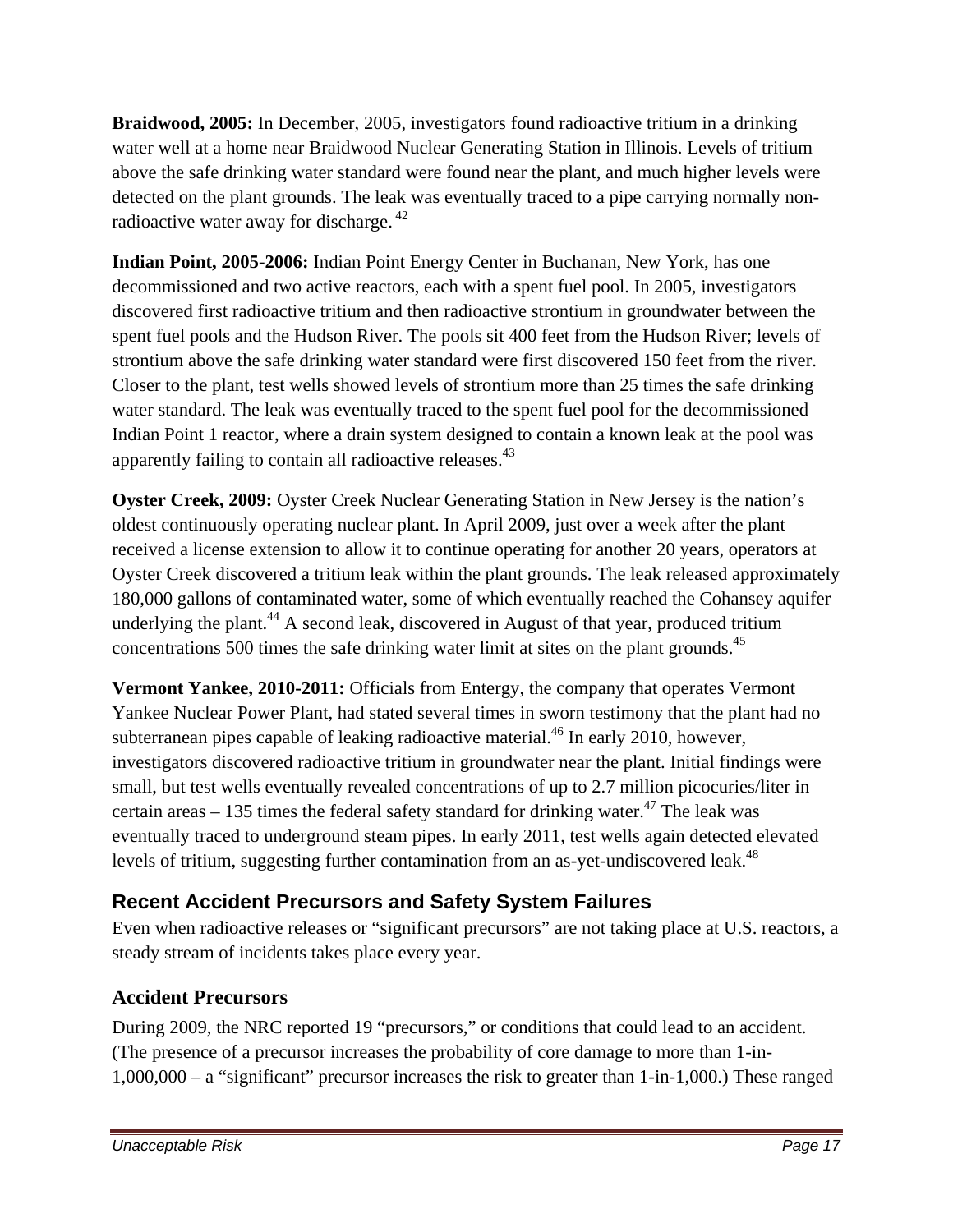from losses of power at five units (two during the same event) to problems involving flammable electrical insulation and poor fire management practices at three reactors on the same site.<sup>49</sup>

#### **Safety System Failures**

Safety systems at nuclear reactors are activated frequently in response to unforeseen conditions. In 2009, U.S. reactors were required to activate safety systems approximately 24 times.<sup>50</sup> Safety system activations take place when emergency electric supply or cooling function is needed as a result of triggering events such as the loss of offsite power or an emergency reactor shutdown.

Frequently, however, key safety systems have been found to not work properly. In 2009, approximately 70 failures in key safety systems were found at U.S. nuclear reactors.<sup>51</sup> Safety systems are the emergency diesel generators and emergency cooling systems that activate if the reactor loses power or needs to shut down rapidly. A "safety system failure" is when a subsystem within the safety system does not work properly. Failure of a single redundant component, which would not impair overall system performance, would not be a safety system failure.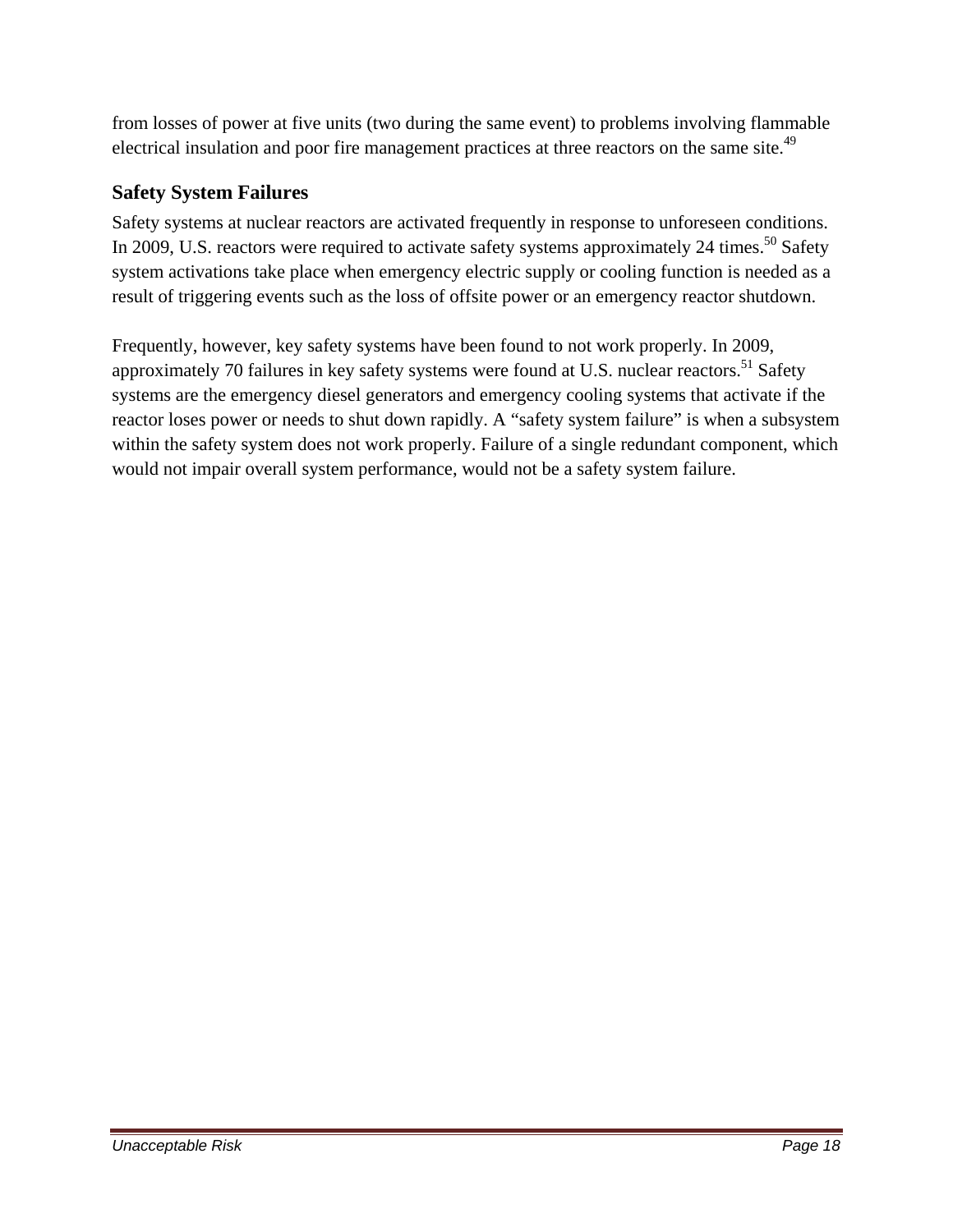# **Conclusion and Recommendations**

The nuclear industry claims a 30-year plus record of safe operation, dating back to Three Mile Island. A closer look at the industry's safety record, however, reveals several incidents in which the nation barely averted a major nuclear accident – as well as many other incidents in which radioactive materials were released into the environment or specific failures at nuclear plants opened the door for potentially more serious problems to emerge.

The track record of nuclear power in the United States and the recent nuclear crisis in Japan reinforce the notion that nuclear power is an inherently dangerous source of energy – one that poses massive risks to the public. To address the risks posed by nuclear power, President Obama should call for:

- Completion of a comprehensive safety review of all 104 operating U.S. nuclear reactors.
- A moratorium on the relicensing of existing, aging nuclear power plants some of which share a similar design to the reactors in Fukushima, Japan.
- A moratorium on the licensing of new nuclear reactors.
- Elimination of federal loan guarantees and other subsidies for nuclear power plants. Taxpayers should not be required to subsidize inherently dangerous technologies such as nuclear power – instead, those incentives should be targeted toward low-risk forms of energy such as solar and wind power and improved energy efficiency.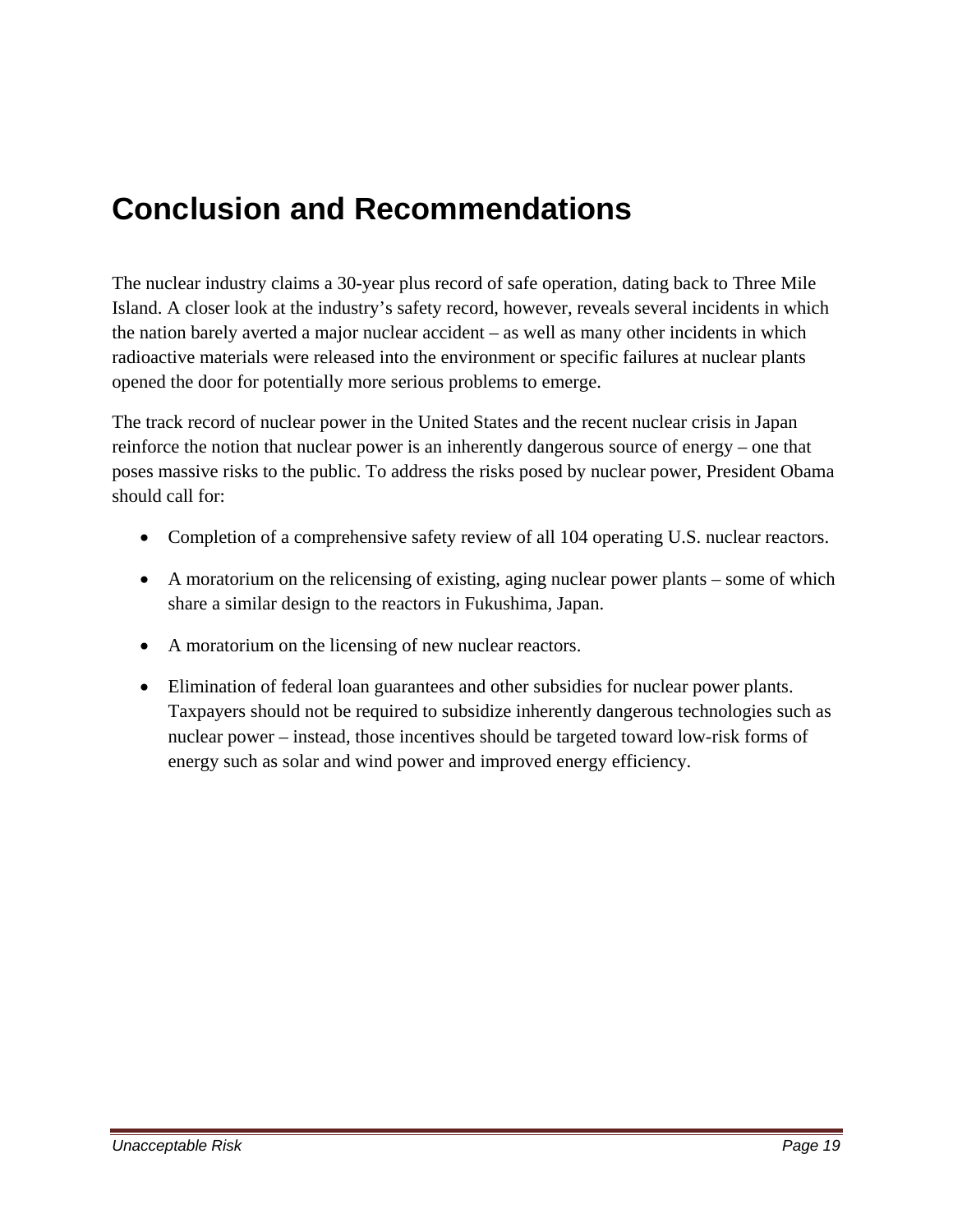## **Notes**

 $\overline{a}$ 

2 U.S. Environmental Protection Agency, *Radiation Protection: Health Effects*, downloaded from www.epa.gov/rpdweb00/understand/health\_effects.html, 22 March 2011.

3 National Research Council of the National Academies, *Health Risks from Exposure to Low Levels of Ionizing Radiation: BEIR VII Phase 2*, 2006.

4 Ibid.

5 30 years: Argonne National Laboratory, *Cesium: Human Health Fact Sheet*, August 2005.

<sup>6</sup> 6 percent: World Nuclear Association, *Physics of Uranium and Nuclear Energy*, downloaded from www.worldnuclear.org/education/phys.htm, 22 March 2011.

7 U.S. Nuclear Regulatory Commission, *Factsheet on Dry Cask Storage of Spent Nuclear Fuel*, 7 May 2009.

<sup>8</sup> R. J. Travis, R. E. Davis, E. J. Grove, and M. A. Azarm, Brookhaven National Laboratory, for U.S. Nuclear Regulatory Commission, *A Safety and Regulatory Assessment of Generic BWR and PWR Permanently Shutdown Nuclear Power Plants*, August 1997.

9 U.S. National Research Council, *Safety and Security of Commercial Spent Nuclear Fuel Storage: Public Report*, 2006.

 $10$  Ibid.

<sup>11</sup> U.S. Nuclear Regulatory Commission, *Review of Findings for Human Error Contribution to Risk in Operating Events*, August 2001.

<sup>12</sup> U.S. Nuclear Regulatory Commission, *Results, Trends, and Insights of the Accident Sequence Precursor Program*, 29 September 2010.

13 Paul Gunter, Nuclear Information and Resource Service, *Natural Disasters and Safety Risks at Nuclear Power Stations* (fact sheet), November 2004.

 $14$  See note 9.

 $15$  See note 12.

 $16$  Ibid.

 $17$  See note 13.

 $1$  Iodine-131, a short-lived isotope with a half-life of 8 days, can accumulate in the thyroid, which uses iodine to produce hormones. People exposed to I-131, especially children, are at risk of thyroid cancer. See U.S. Department of Health, National Cancer Institute, *About I-131*, accessed at hwww.cancer.gov/cancertopics/causes/i131/abouti131 on 21 March, 2011.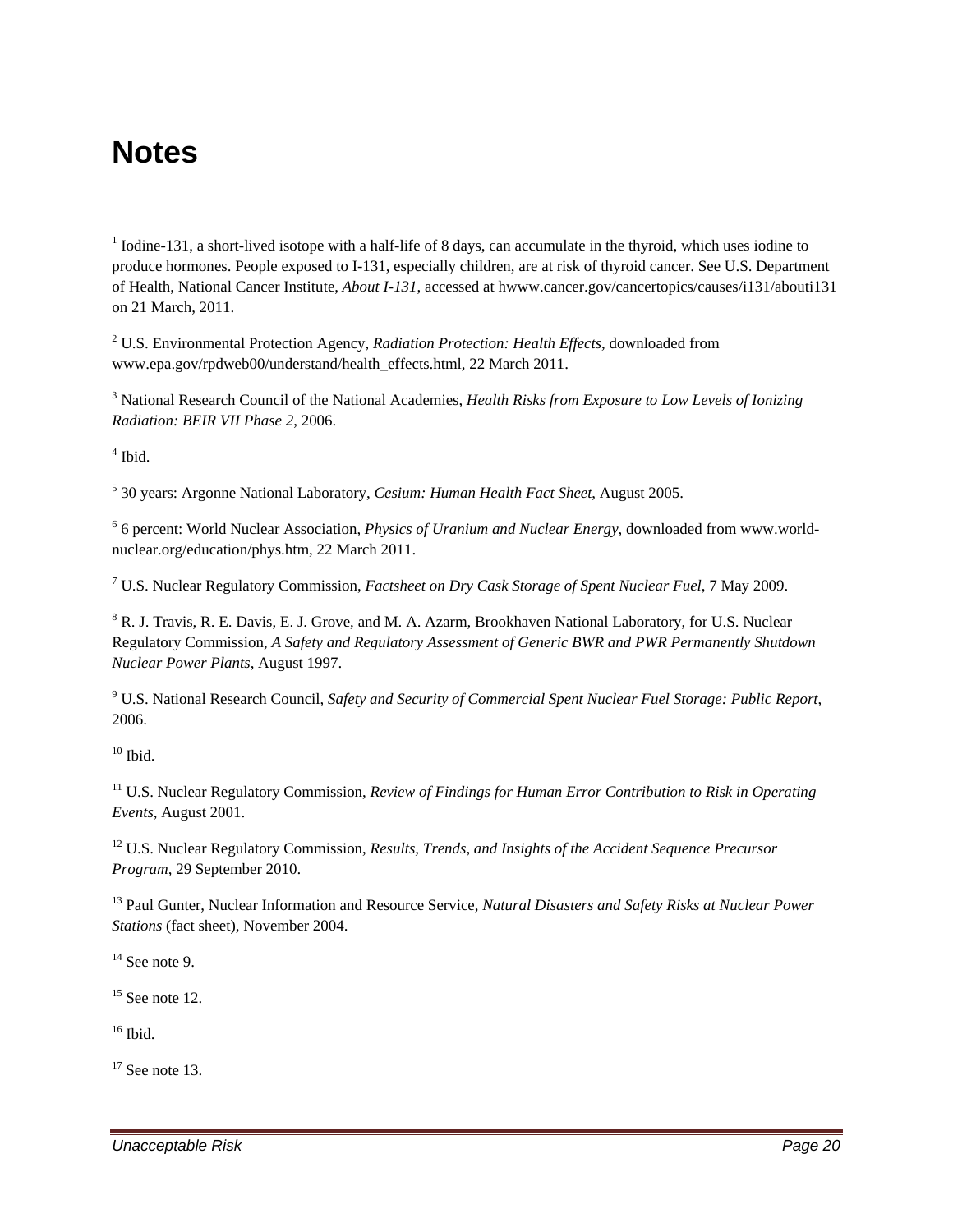18 U.S. Nuclear Regulatory Commission, *Technical Study of Spent Fuel Accident Risk at Decommissioning Nuclear Power Plants*, October 2000.

<sup>19</sup> "Strong enough ...": see note 13; "enough force ...": Ibid.

 $20$  See note 13.

 $21$  See note 9.

<sup>22</sup> David Lochbaum, Union of Concerned Scientists, *The NRC and Nuclear Power Plant Safety in 2010: A Brighter Spotlight Needed*, March 2011.

 $^{23}$  Ibid.

<sup>24</sup> U.S. Nuclear Regulatory Commission, *Status of the Accident Sequence Precursor Program and the Development of Standardized Plant Analysis Risk Models*, October 2006.

 $25$  Ibid.

 $26$  Ibid.

 $27$  See note 11.

 $28$  See note 24.

<sup>29</sup> U.S. Nuclear Regulatory Commission, *Loss of Reactor Coolant Inventory and Associated Potential for Loss of Emergency Mitigation Functions While in a Shutdown Condition*, 28 May 1998.

 $30$  See note 24.

 $31$  Ibid.

 $32$  Ibid.

33 Victor Gilinsky, "Heard About the Near-Accident at the Ohio Nuclear Plant? I'm Not Surprised." *Washington Post*, 28 April 2002.

 $34$  Ibid.

35 Ibid.

36 U.S. Department of Justice, *FirstEnergy Nuclear Operating Company to Pay \$28 Million Relating to Operation of Davis–Besse Nuclear Power Station* (press release), 20 January 2006.

37 John Funk, "Problems at the Davis-Besse Nuclear Reactor Near Toledo Are Worse Than Expected," *Cleveland Plain Dealer*, 15 April 2010.

38 Associated Press, "A Quarter of U.S. Nuclear Plants Leaking," *CBSNews.com*, 1 February 2010.

39 For information on the health risks of tritium, see Nuclear Information and Resource Service, *TRITIUM from Nuclear Power Plants: Its Biological Hazards*, and associated links, downloaded from www.nirs.org/radiation/tritium/tritiumhome.htm, 25 March 2011.